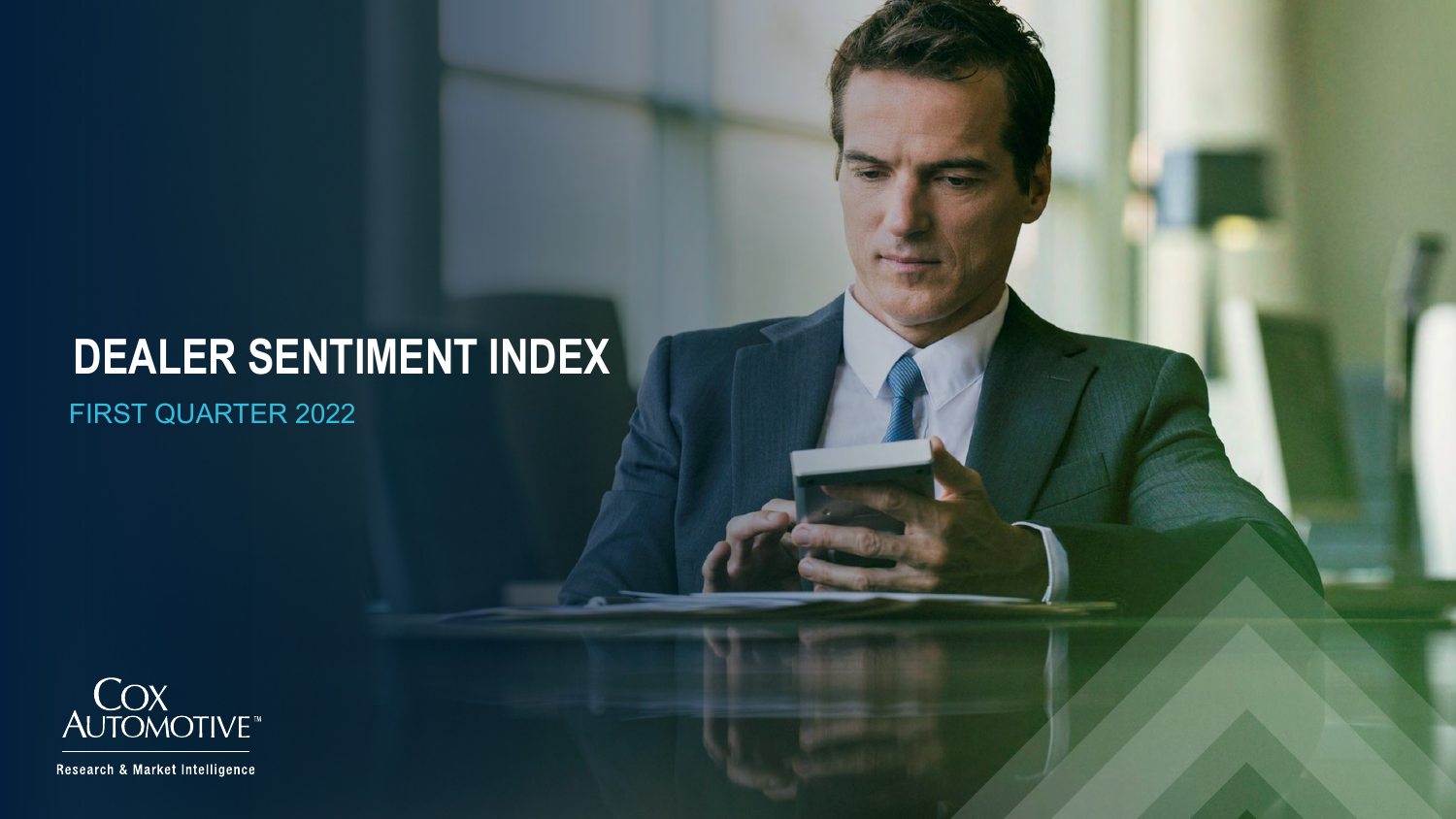#### **B a c k g r o u n d**

- $\checkmark$  Data for the Cox Automotive Dealer Sentiment Index (CADSI) is gathered via a quarterly online survey of franchised and independent auto dealers.
- Dealer responses are weighted by dealership type and volume of sales to closely reflect the national dealer population. Data is used to calculate an index wherein a number over 50 indicates more dealers view conditions as strong or positive rather than weak or negative.
- $\checkmark$  The Q1 2022 CADSI is based on 1,146 U.S. auto dealer respondents, comprising 591 franchised dealers and 555 independents. The survey was conducted from January 24<sup>th</sup> to February 7<sup>th</sup>, 2022.
- $\checkmark$  The next quarterly report will be released in June 2022. The CADSI was first published in Q2 2017.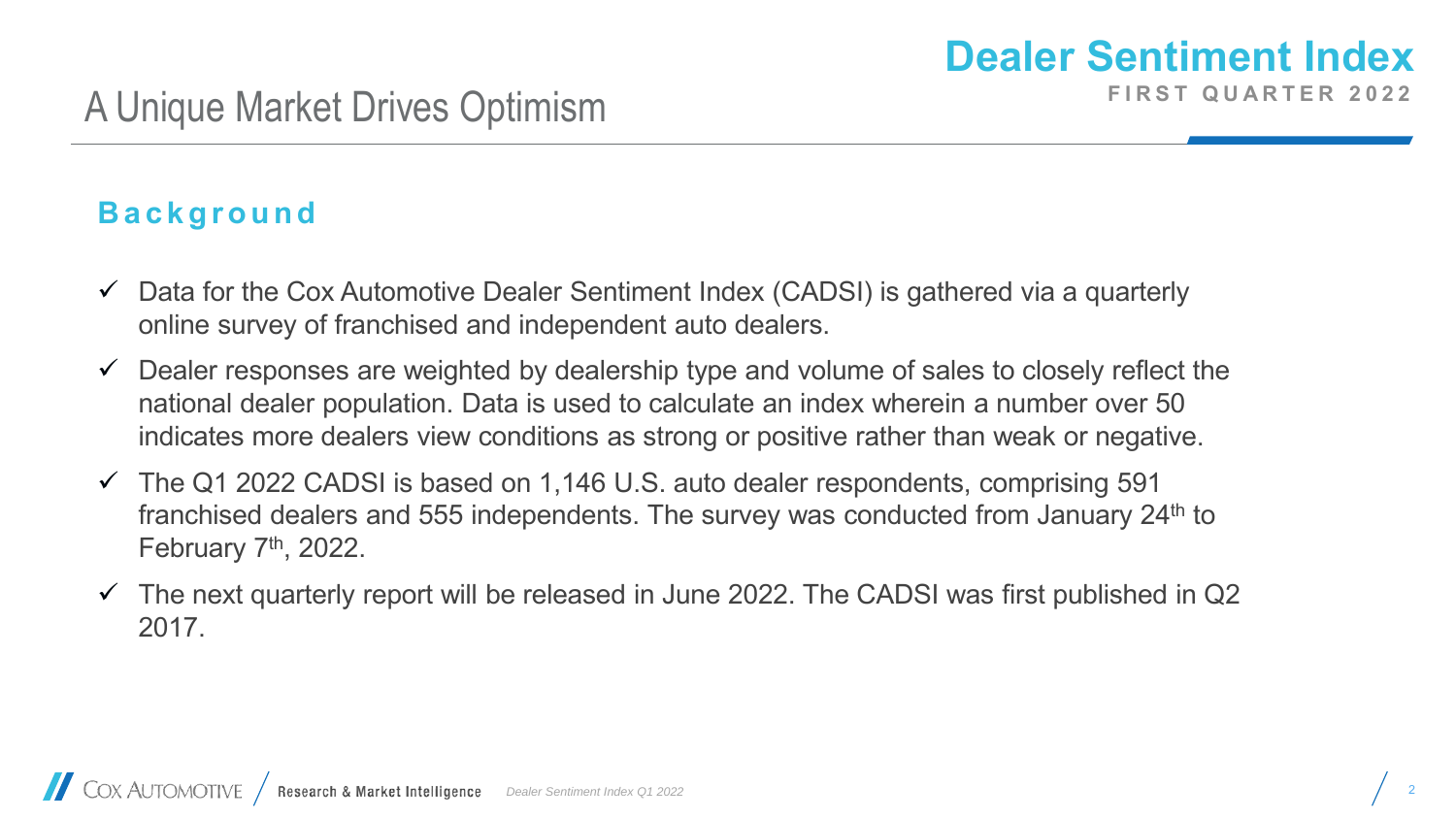## Key Takeaways

U.S. automobile dealer sentiment in Q1 softened as the overall current market index decreased to 57 from 60, the third consecutive quarter-over-quarter decline in market sentiment. Still, at 57, the current market index remains above the positive threshold in the latest Cox Automotive Dealer Sentiment Index (CADSI).

"As we enter the spring market, we can see the small green shoots of optimism from the U.S. auto dealers," said Cox Automotive Chief Economist Jonathan Smoke. "Views of the economy weakened modestly, but dealer profits are still strong and demand remains robust. Those are good signs for the industry."

The key drivers of sentiment saw marginal shifts in Q1. The 3-month, forward-looking market outlook index rose modestly from the previous quarter, while the profit index saw only a small decline to 54, down from 57. The profit index remains well higher

than at any point prior to the COVID-19 pandemic. The price pressure index, likewise, increased slightly in Q1, but remains historically low, indicating fewer dealers feel pressure to lower their prices.

One positive sign in the latest CADSI report is a notable jump in the new-vehicle inventory index for franchised dealers. While still historically low at 25, the index increased by 11 points and marked the highest score since the first quarter of 2021. The index for the new-vehicle inventory mix also increased quarter over quarter.

"Inventory issues have been the biggest concern for dealers for more than six months now," added Smoke. "In our latest study, inventory remains a top priority, but the initial signs of a recovery are there. And that is a positive for the market."

On the used-vehicle side, the inventory index jumped up in Q1 2022 as well, reaching 36, the highest score in the past

12 months. However, all index scores associated with inventory remain well below the 50 threshold, indicating dealers are still facing inventory challenges.

The view of new-vehicle sales improved for the first time in two quarters, increasing from 45 to exactly at 50, meaning dealers are now evenly mixed on their opinions of new-vehicle sales. The used-vehicle sales index, on the other hand, fell one index point to 52.

While profits remain historically strong for dealers, a lack of inventory continues to weigh heavily. Overall, Limited Inventory continues to the be the top factor holding back business. The factors saw little change from last quarter, with the top four factors unchanged from Q4 2021—Limited Inventory, Market Conditions, Economy and COVID-19. In Q1 2022, Political Climate dropped out of the top five, replaced by Expenses.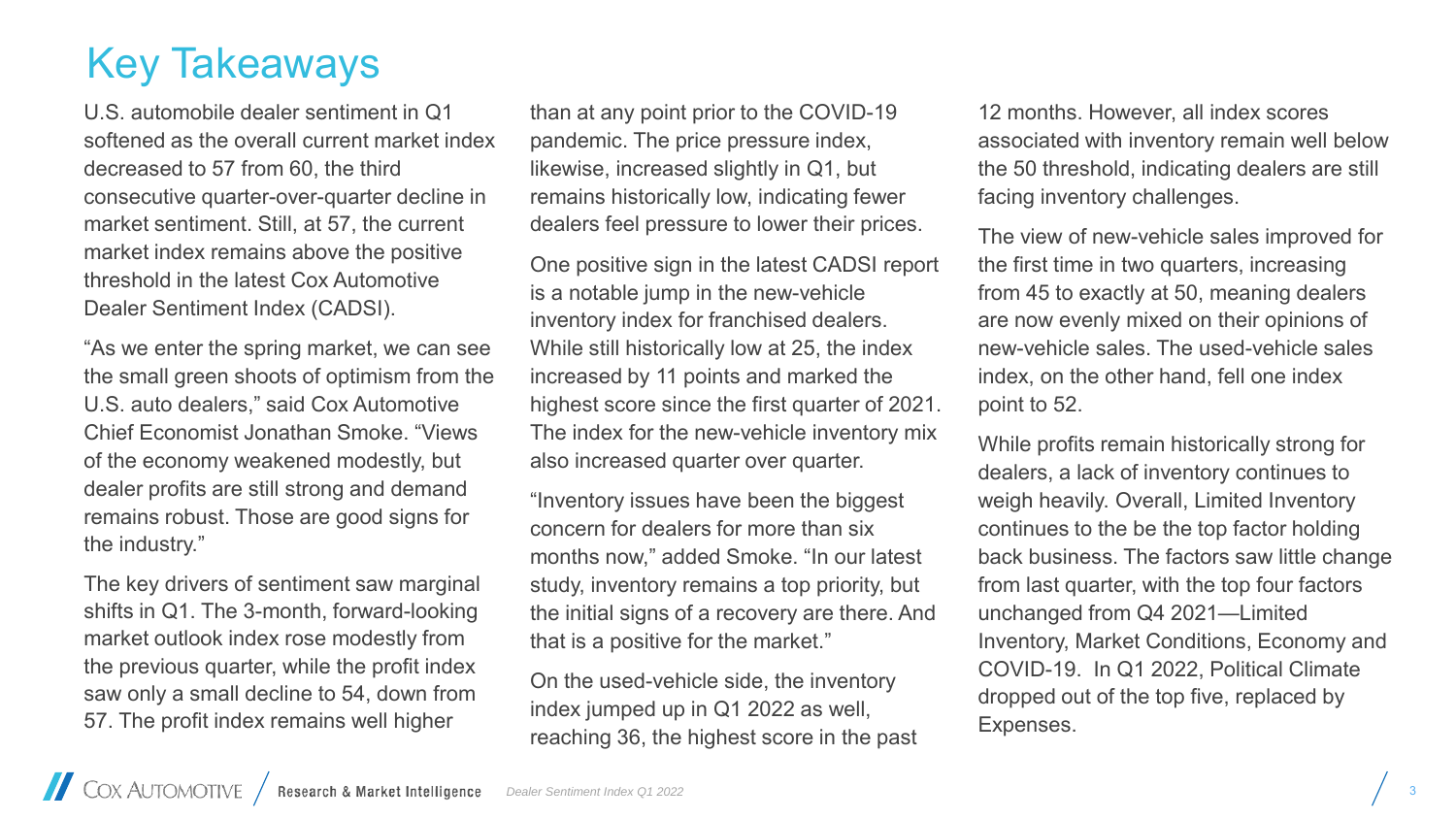Q1: How would you describe the current market for vehicles in the areas where you operate?

## **Dealer Sentiment Index**

**FIRST QUARTER 2022** 

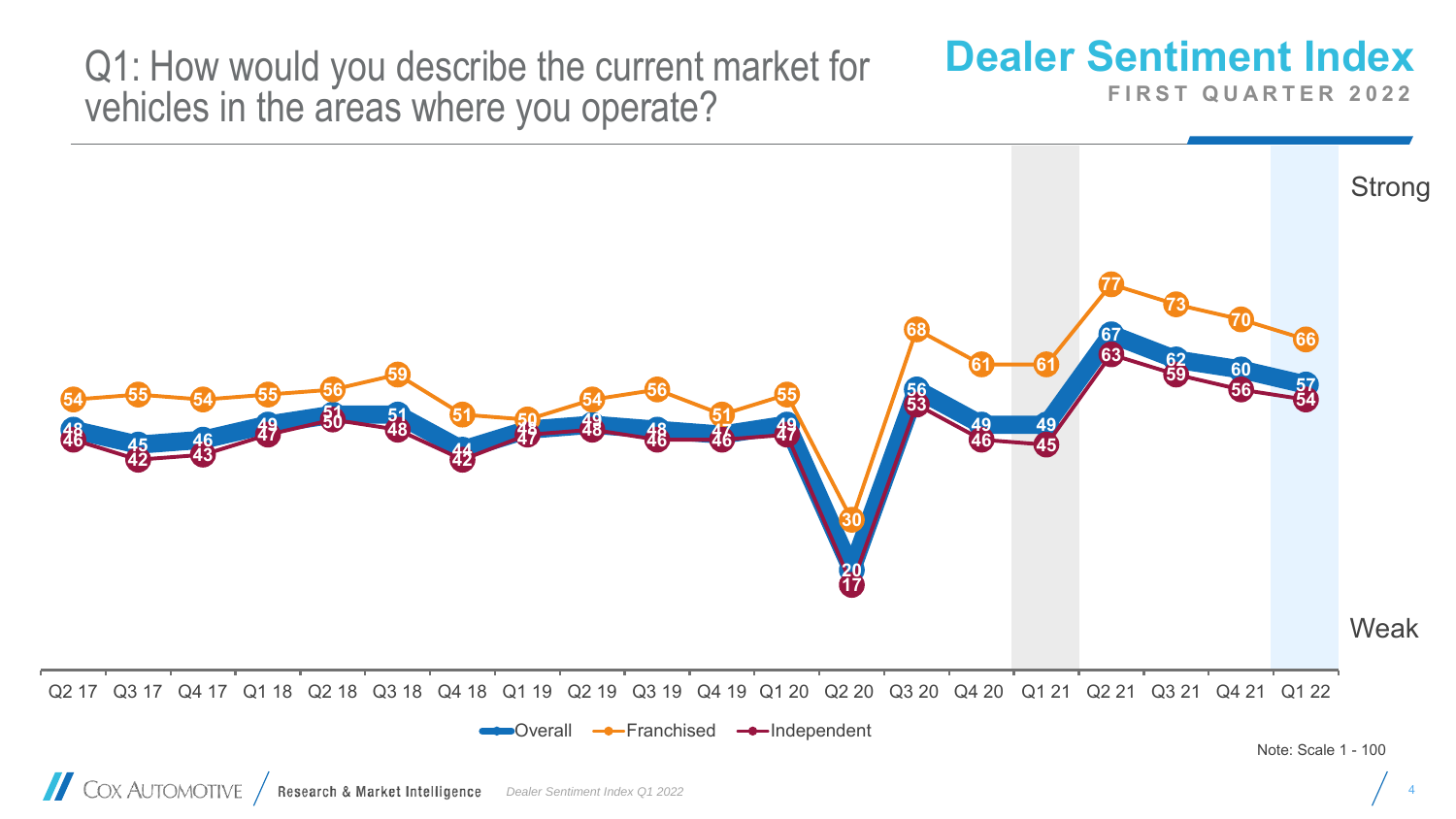Q2: What do you expect the market for vehicles in your area to look like 3 months from now?

## **Dealer Sentiment Index**

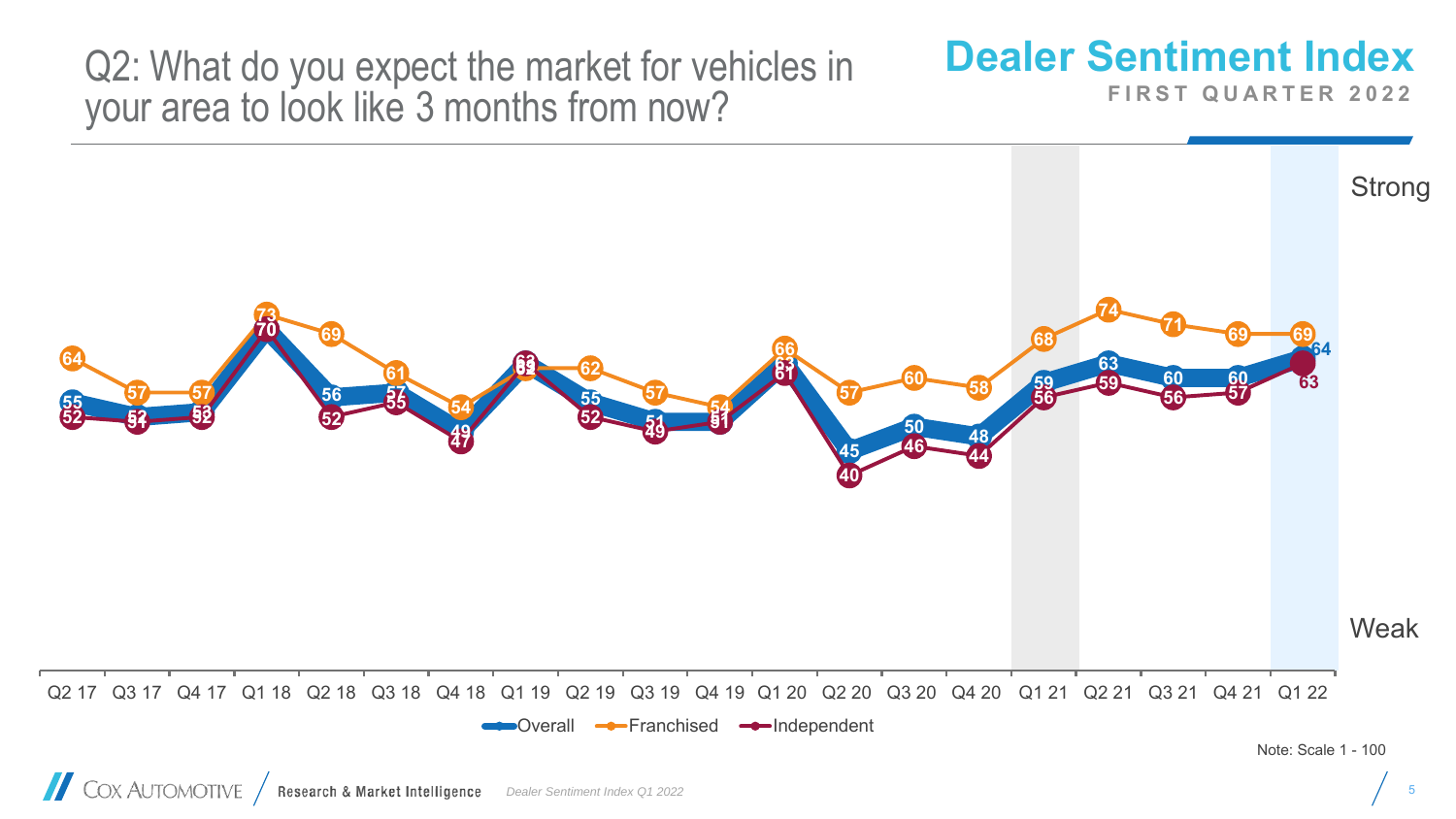Q3: How do you rate the customer traffic to your dealership over the past 3 months?

## **Dealer Sentiment Index**

**FIRST QUARTER 2022** 

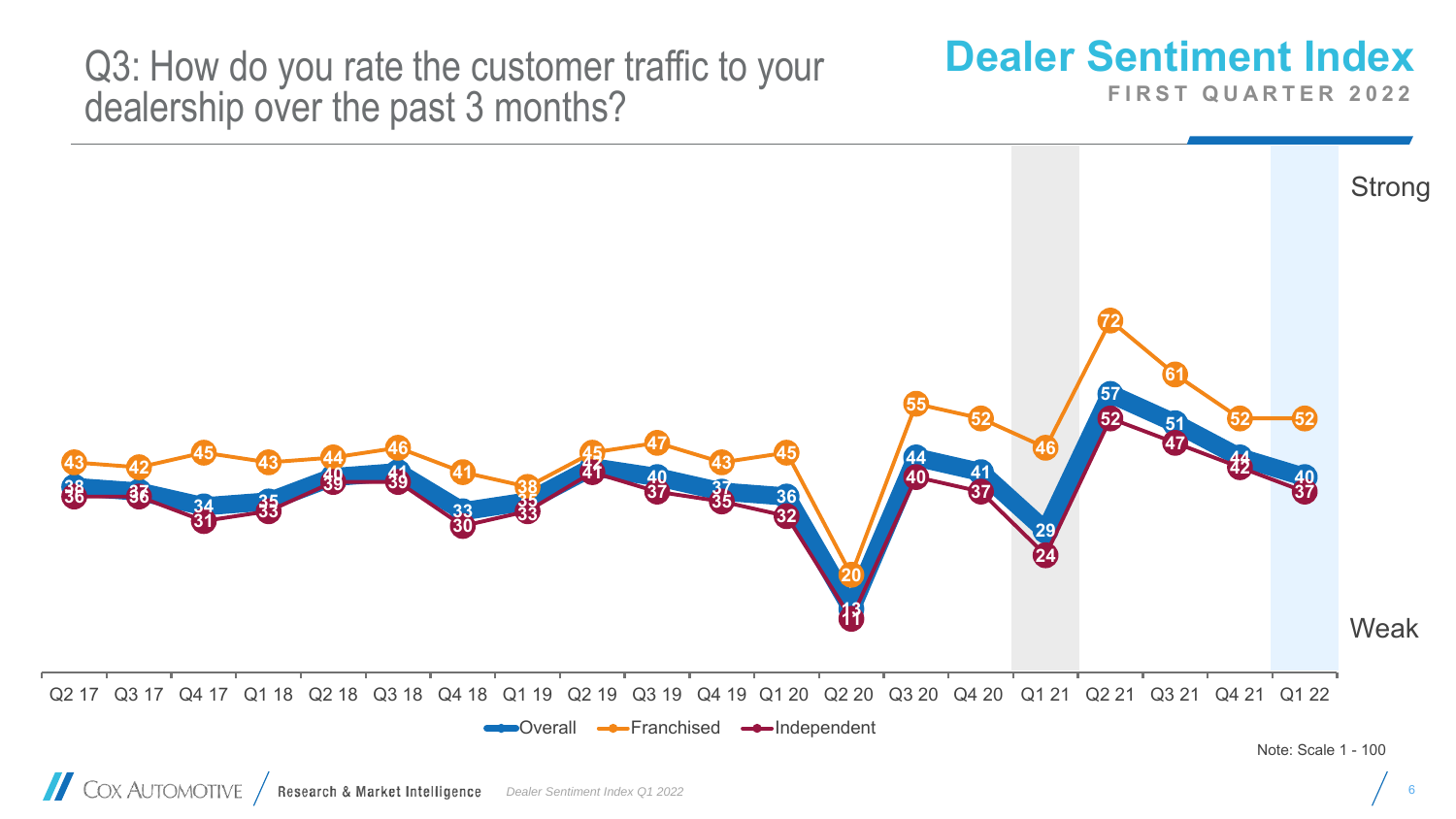#### Q4: How would you describe your profits over the past 3 months?

### **Dealer Sentiment Index**

**FIRST QUARTER 2022** 



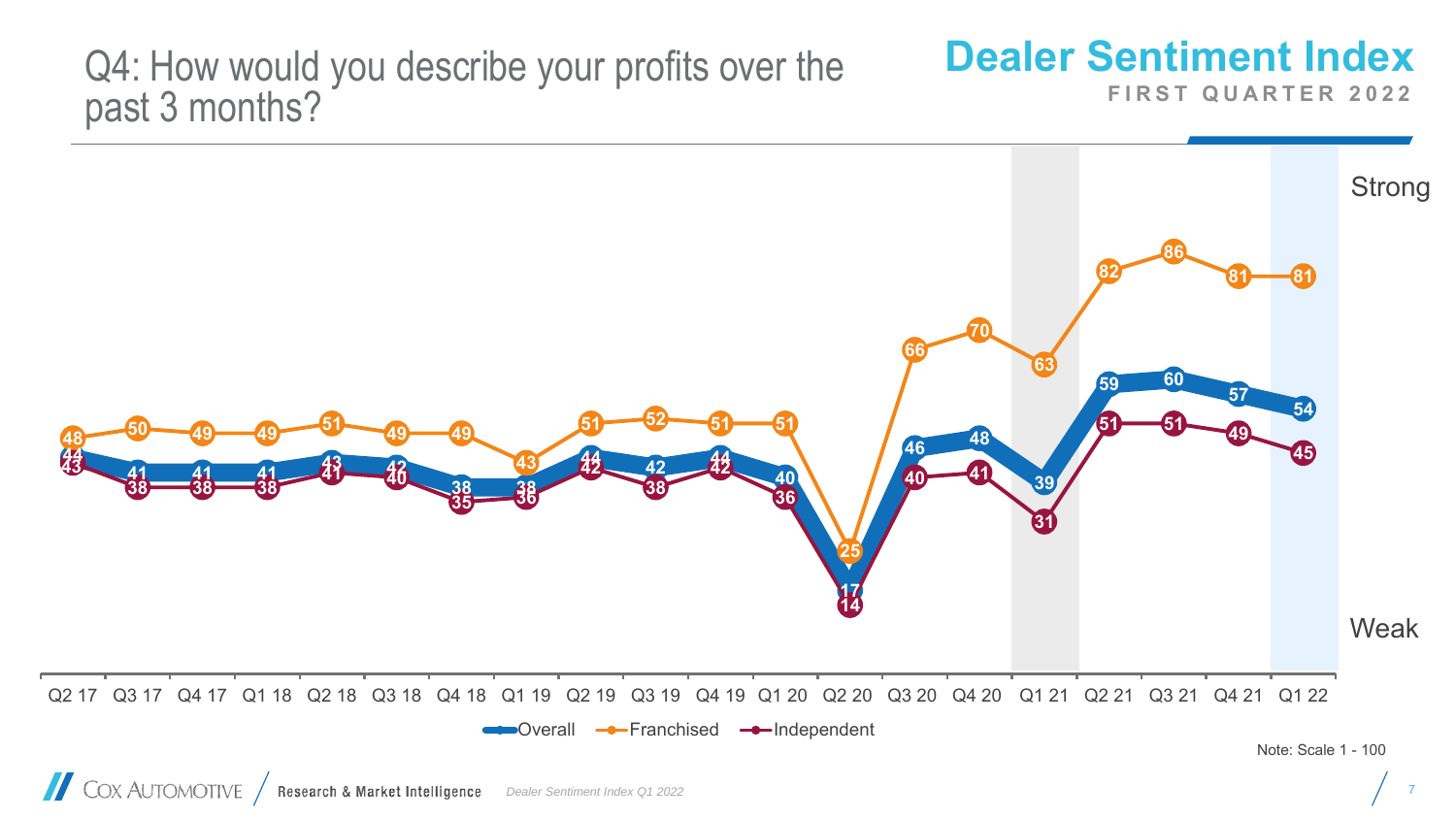Q5: How would you describe your ability to get credit to operate your business over the past 3 months?

## **Dealer Sentiment Index**

**FIRST QUARTER 2022** 



**COX AUTOMOTIVE** / Research & Market Intelligence *Dealer Sentiment Index Q1 2022*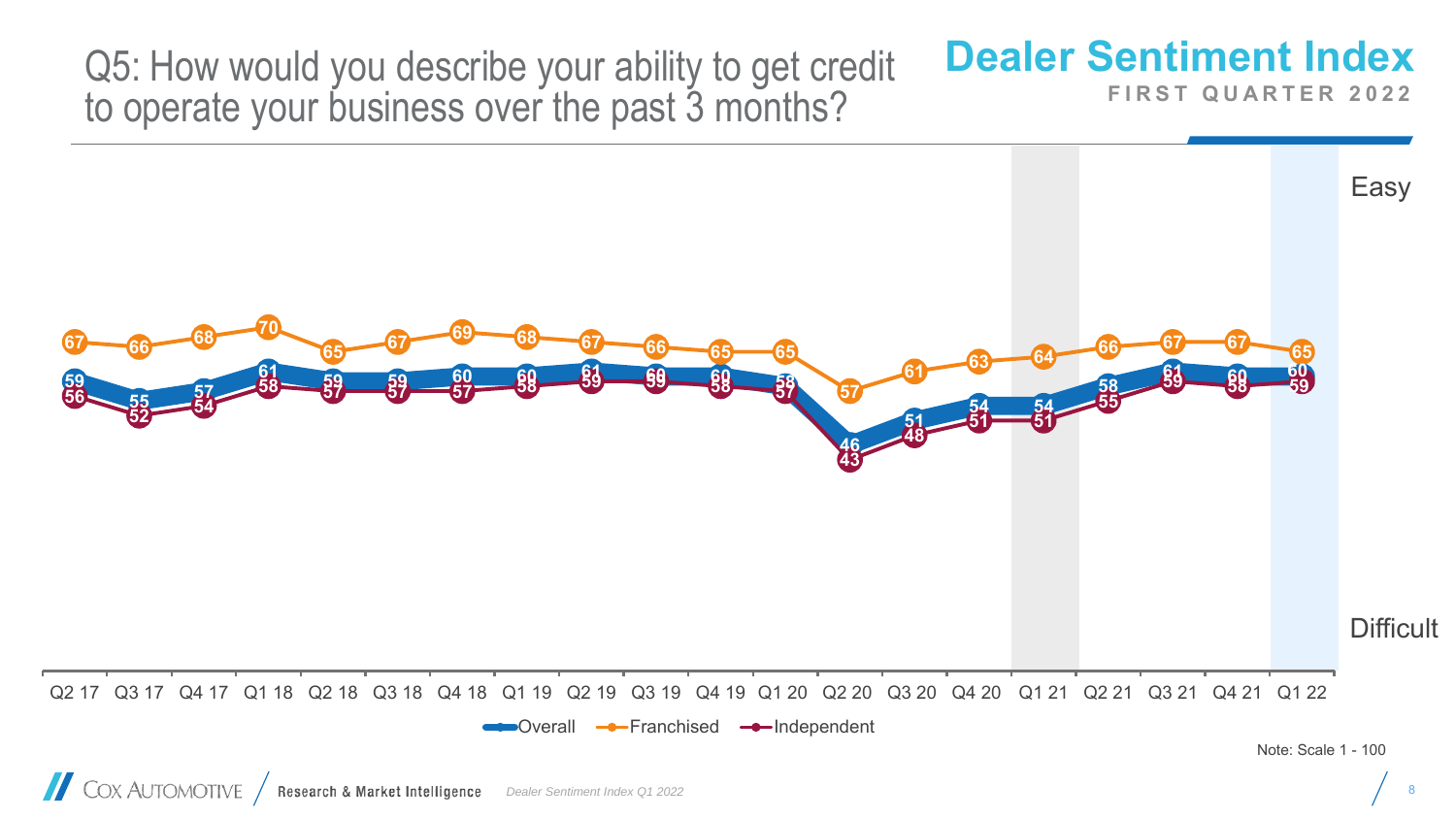Q6: How would you describe the cost of running your dealership over the past 3 months?

## **Dealer Sentiment Index**

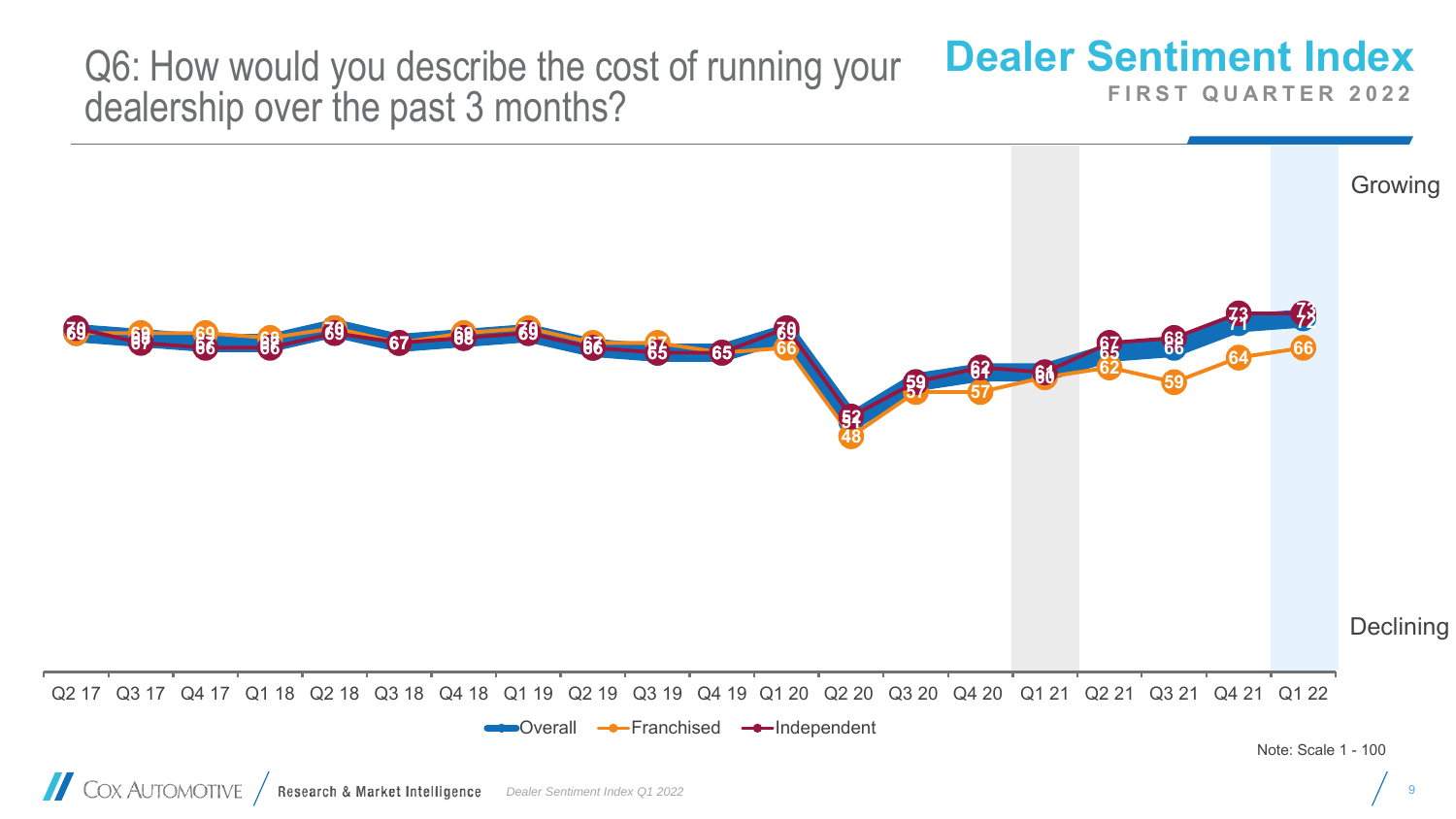#### **Dealer Sentiment Index FIRST QUARTER 2022** Q7: How would you describe the current new-vehicle sales environment?

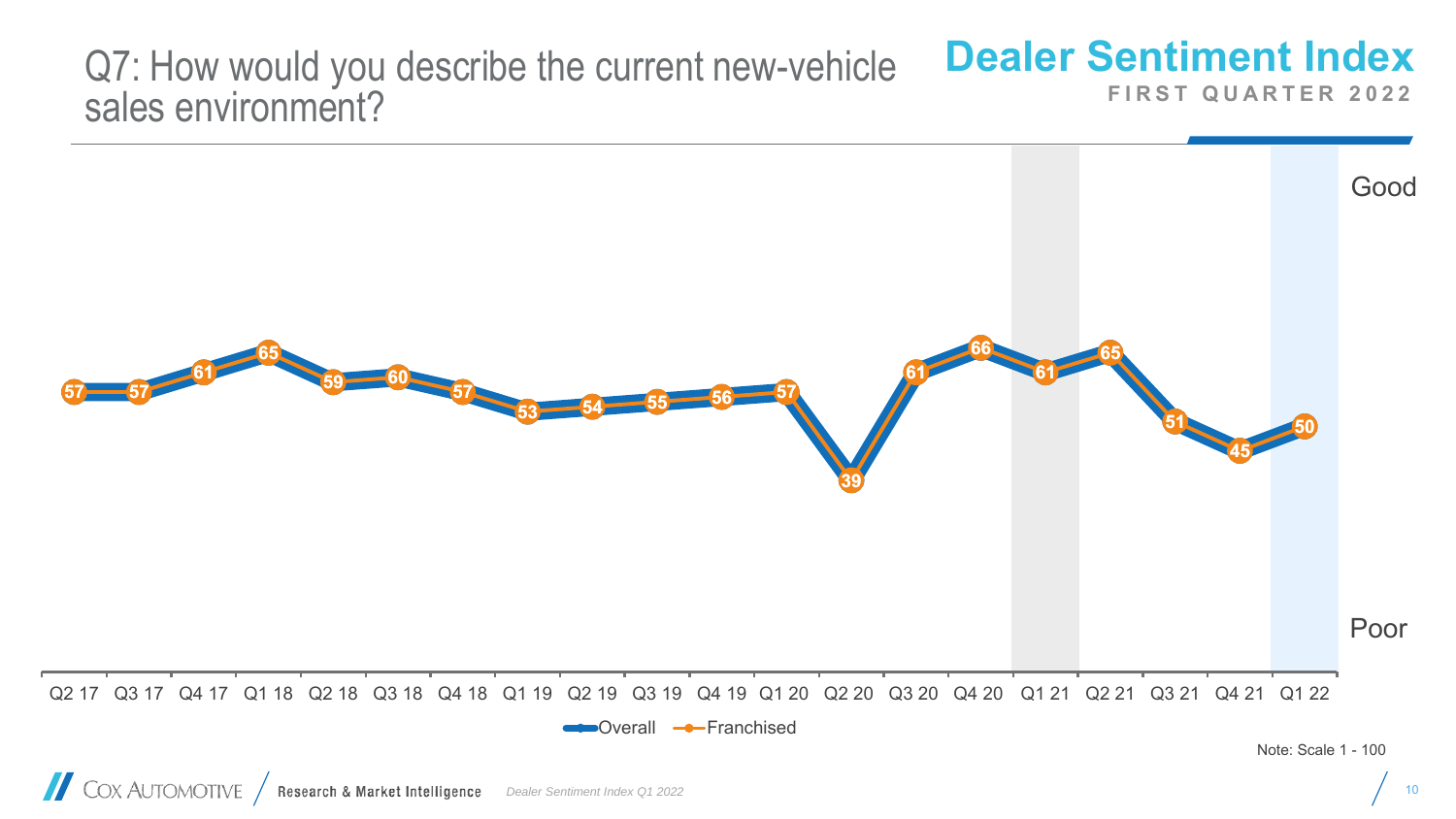#### **Dealer Sentiment Index FIRST QUARTER 2022** Q8: How would you describe the current new-vehicle inventory levels?

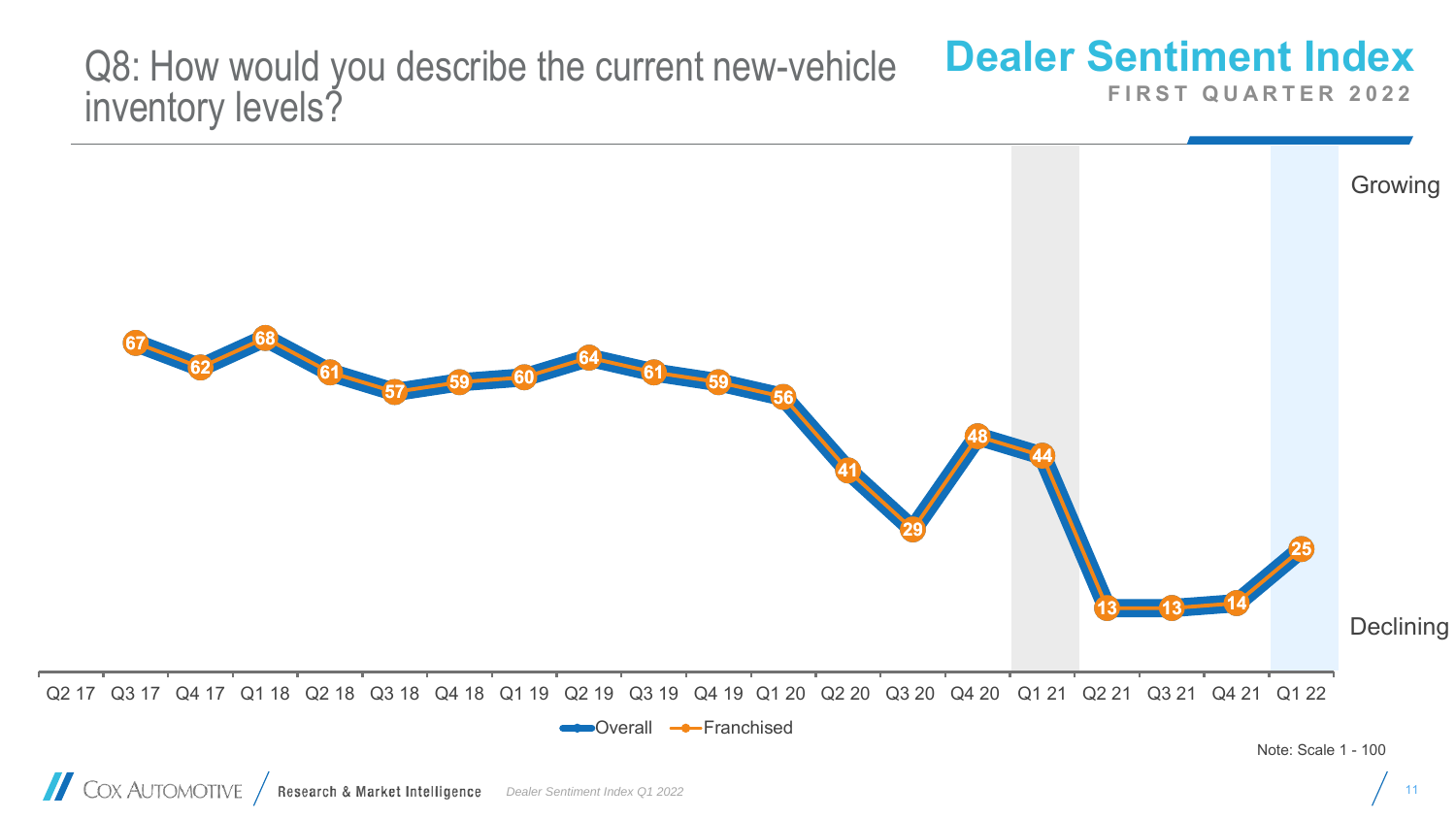#### Inventory/Profits Q4: How would you describe your profits over the past 3 months? Q8: How would you describe the current new-vehicle inventory levels?

## **Dealer Sentiment Index**

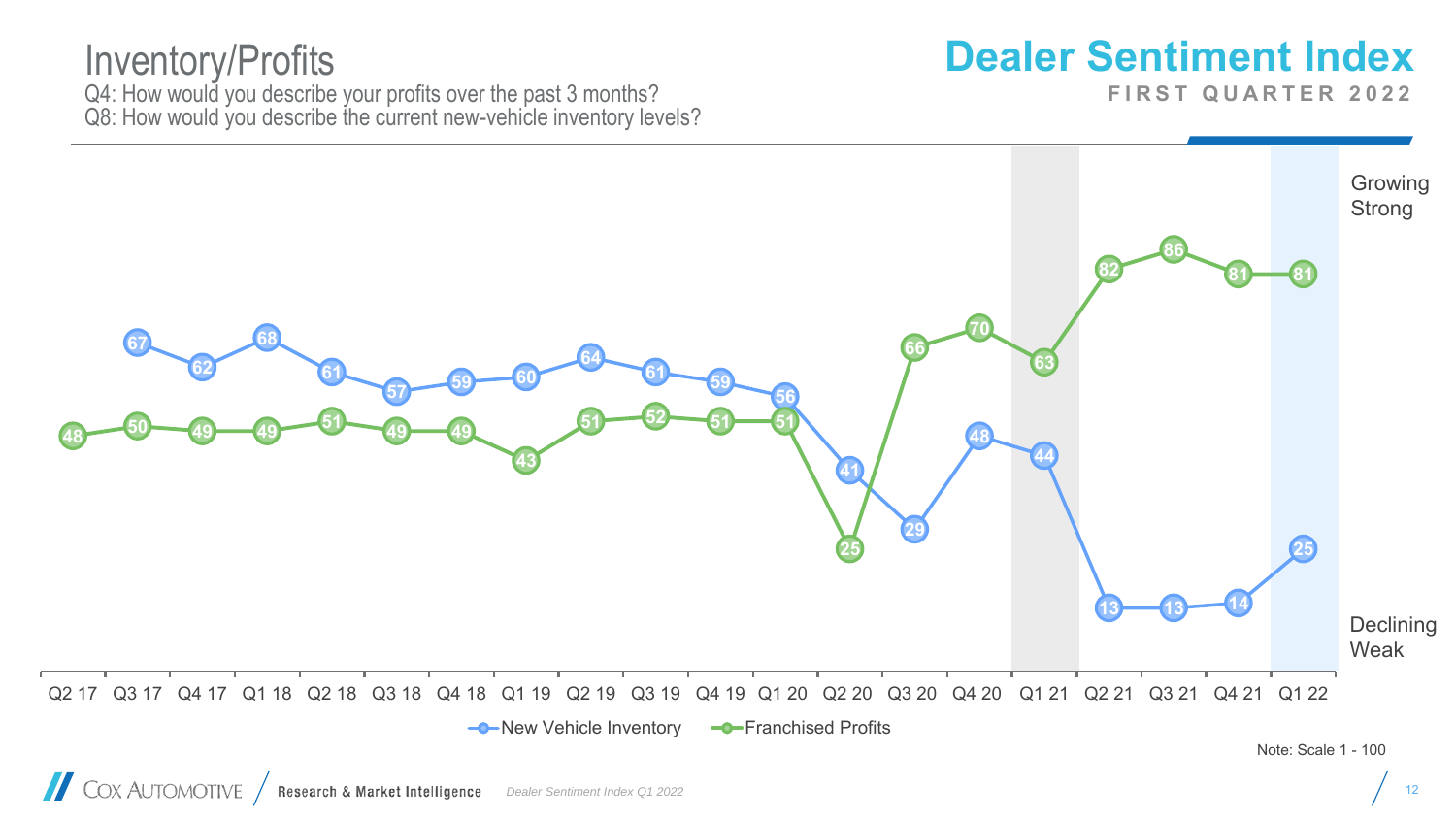#### **Dealer Sentiment Index FIRST QUARTER 2022** Q9: How would you describe the current new-vehicle inventory mix?

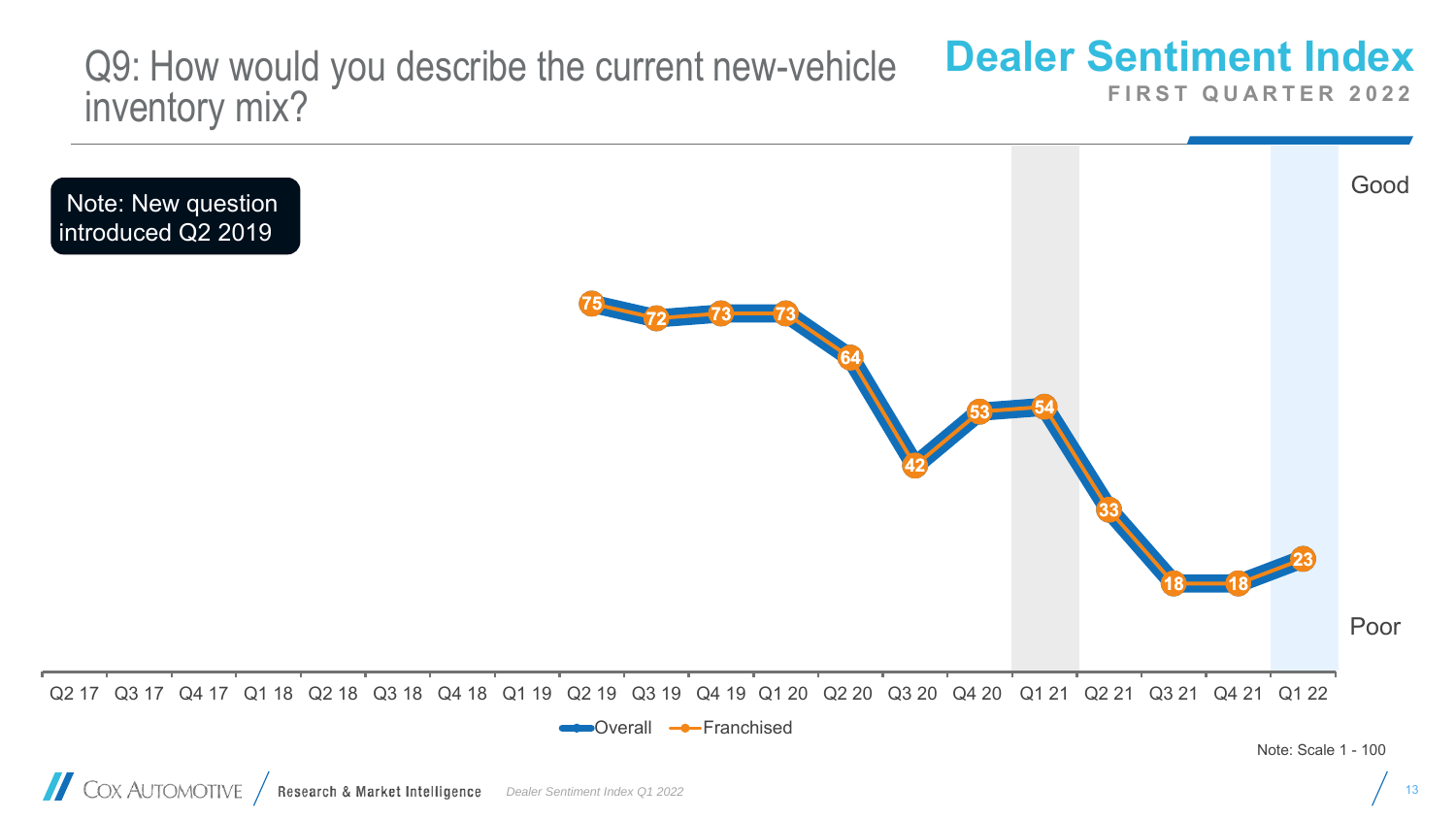Q10: How would you describe the current level of OEM new-vehicle incentives?

### **Dealer Sentiment Index**

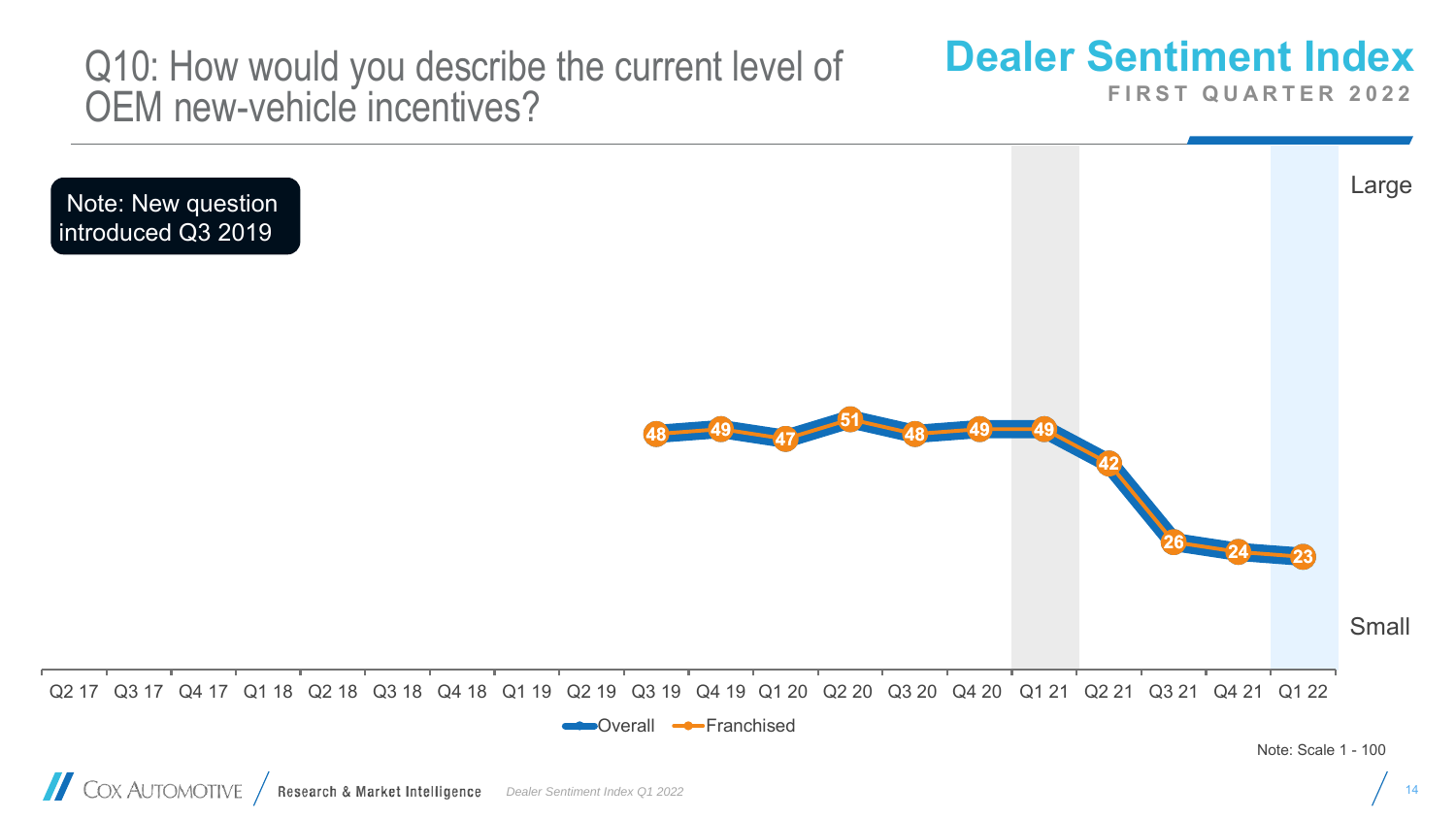#### Q11: How would you describe the current usedvehicle sales environment?

### **Dealer Sentiment Index**

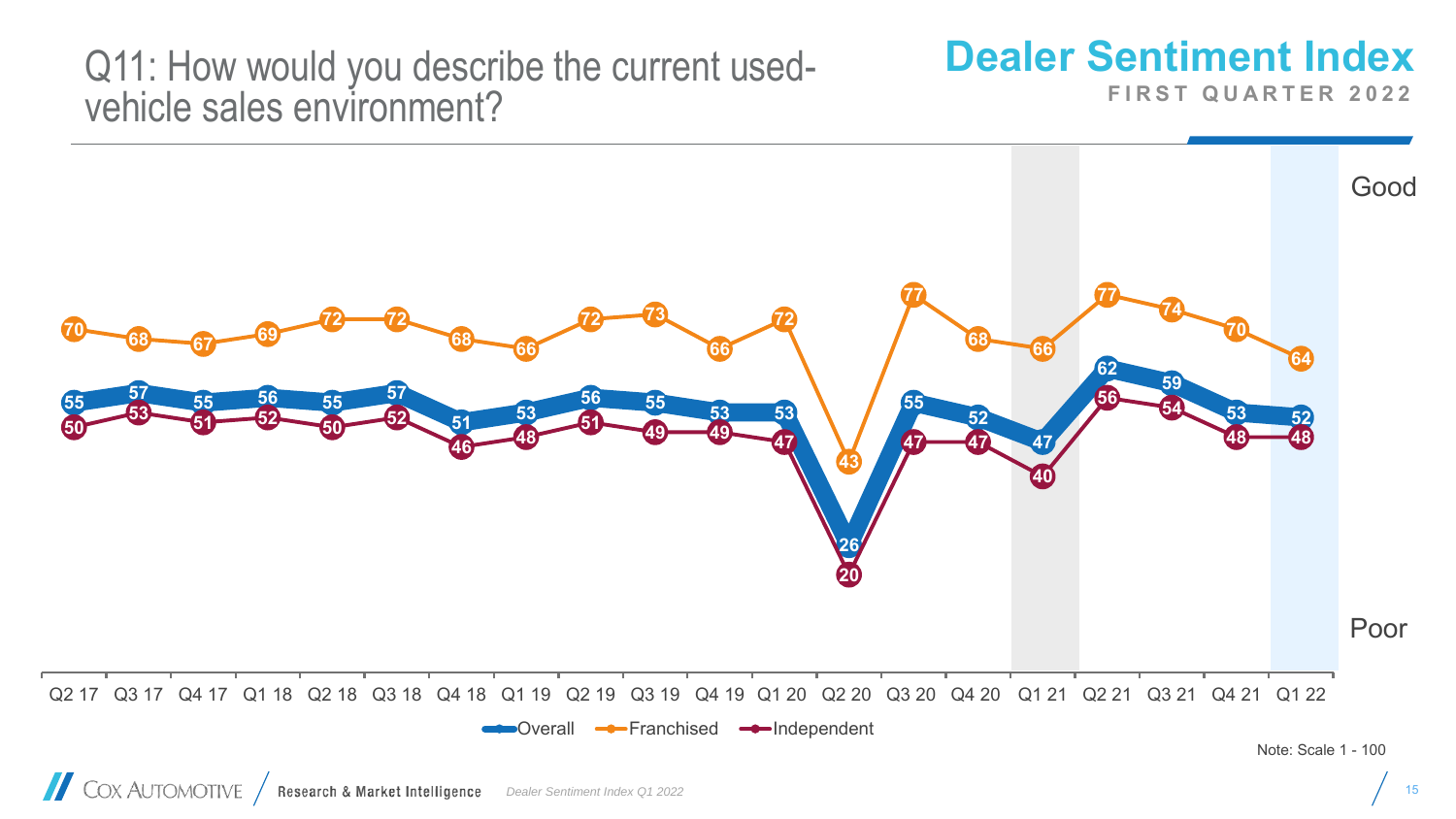#### Q12: How would you describe the current usedvehicle inventory levels?

### **Dealer Sentiment Index**

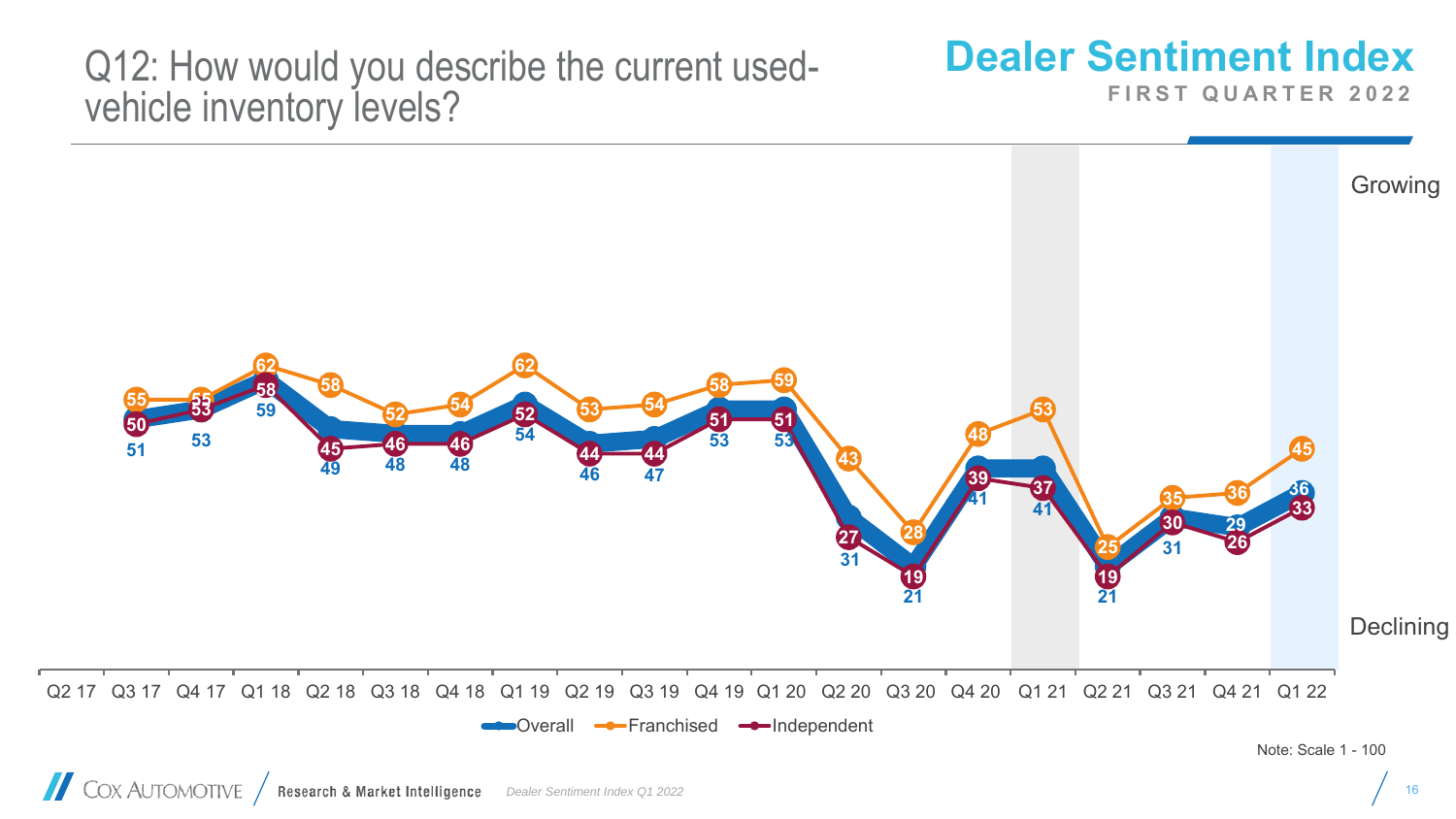#### Q13: How would you describe the current usedvehicle inventory mix?

#### **Dealer Sentiment Index**

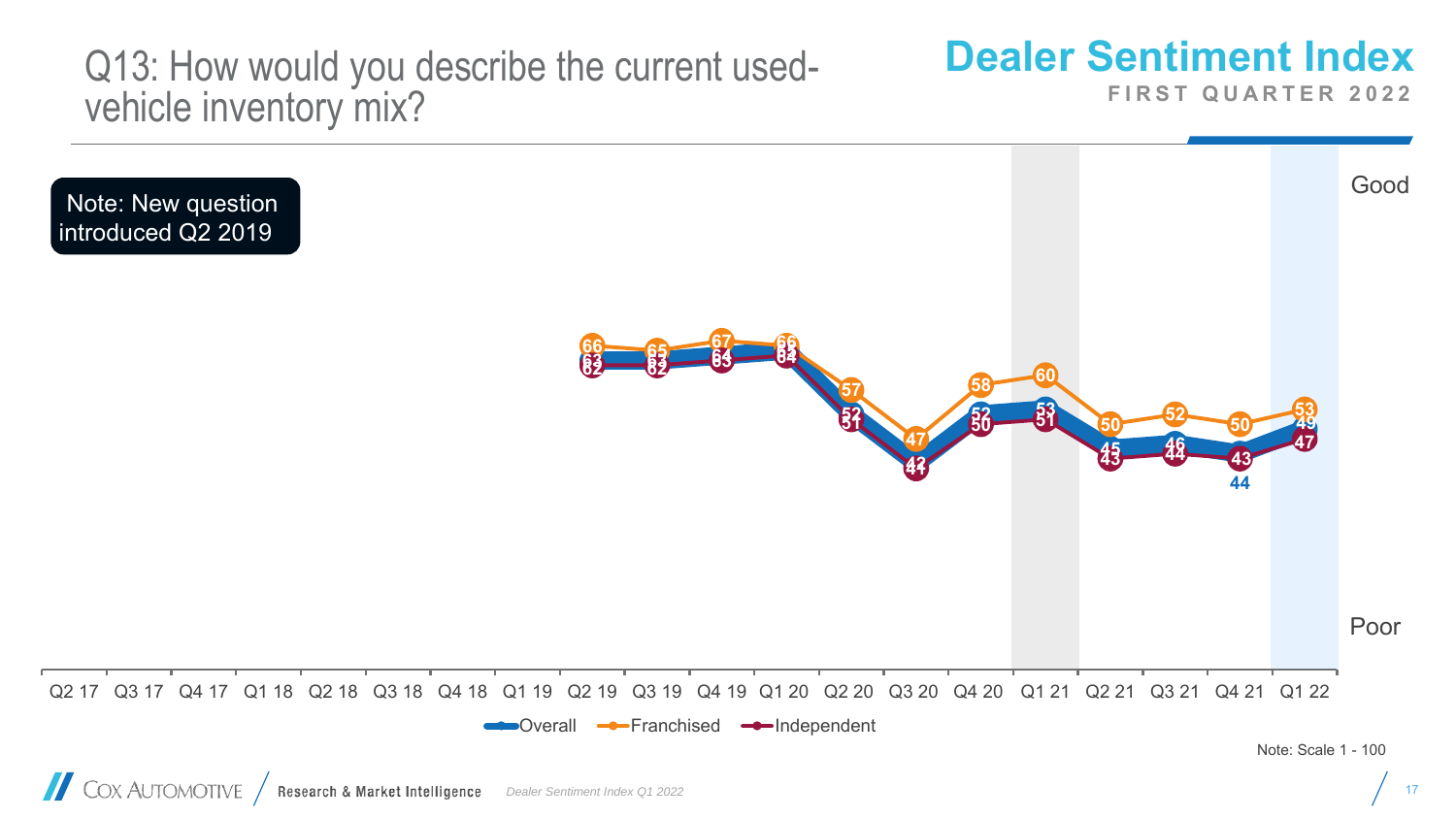Q14: How much pressure do you feel to lower your prices?

## **Dealer Sentiment Index**

**FIRST QUARTER 2022** 

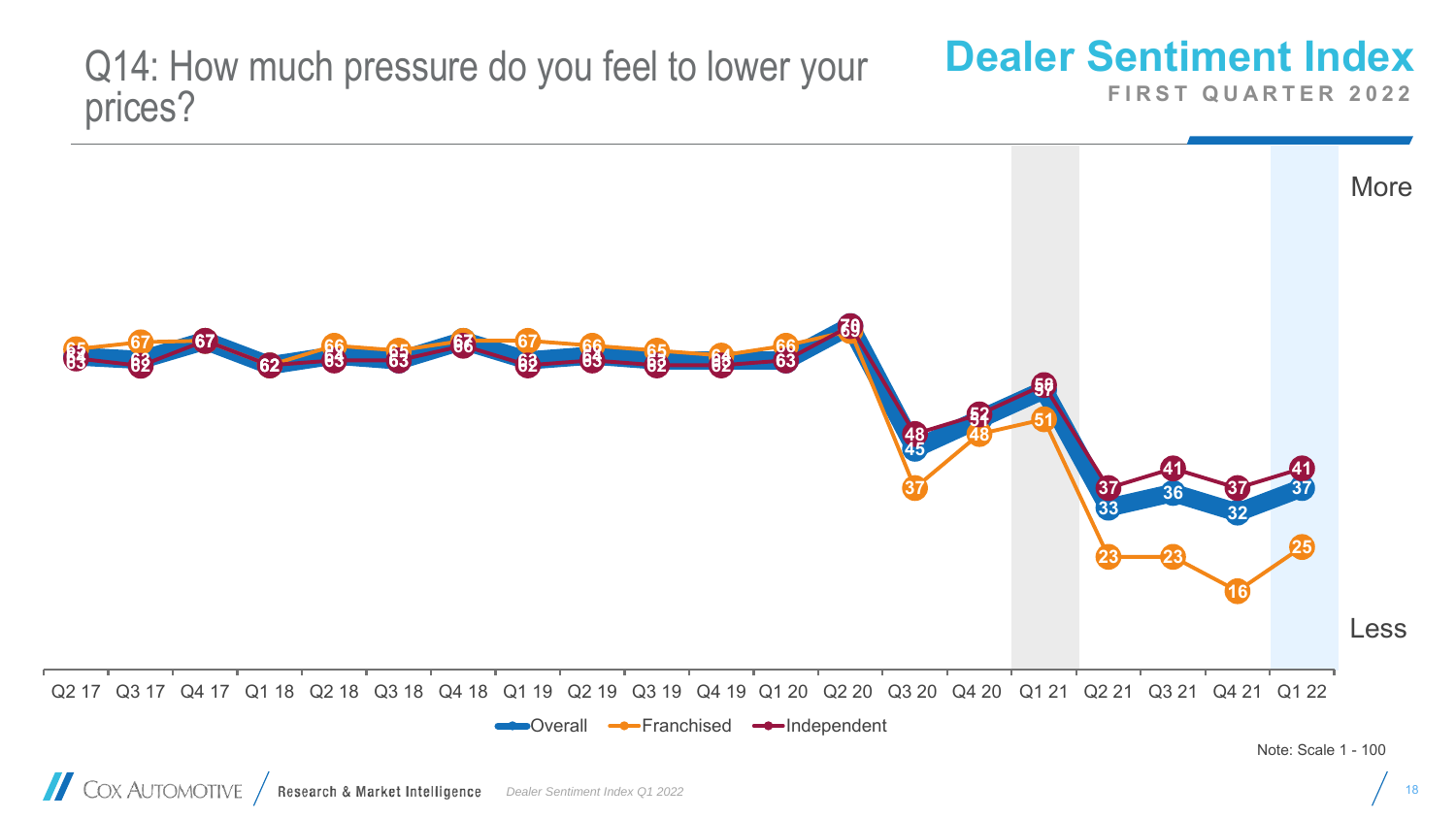#### Q15: How would you describe your dealership's current staffing levels?

## **Dealer Sentiment Index**

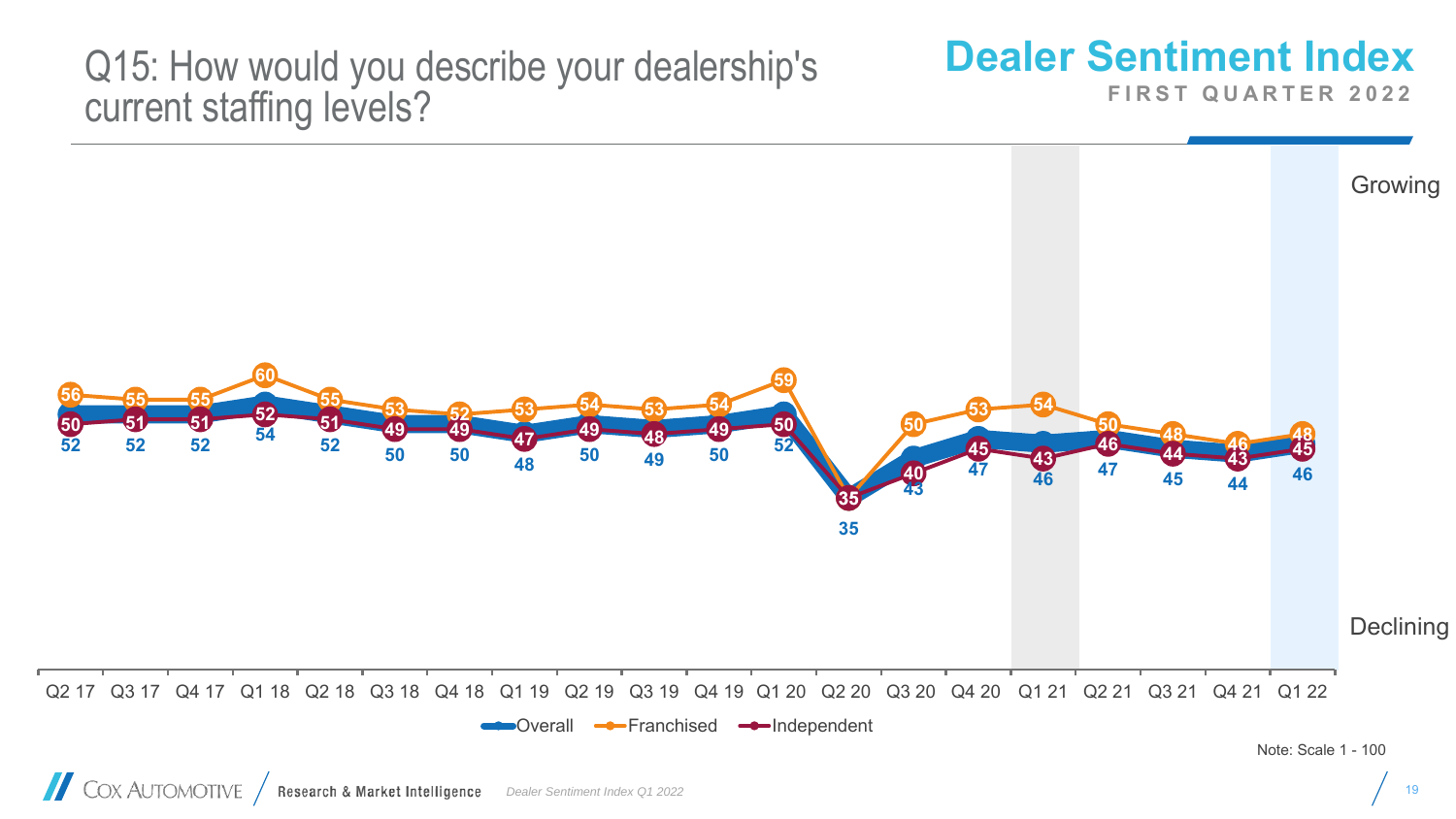Q16: How would you describe the current level of business in your fixed operation?

## **Dealer Sentiment Index**

**FIRST QUARTER 2022** 

**Better Worse 51 74 67 67 66** Q2 17 Q3 17 Q4 17 Q1 18 Q2 18 Q3 18 Q4 18 Q1 19 Q2 19 Q3 19 Q4 19 Q1 20 Q2 20 Q3 20 Q4 20 Q1 21 Q2 21 Q3 21 Q4 21 Q1 22 **Coverall -**Franchised Note: Scale 1 - 100 Note: New question introduced Q1 2021

20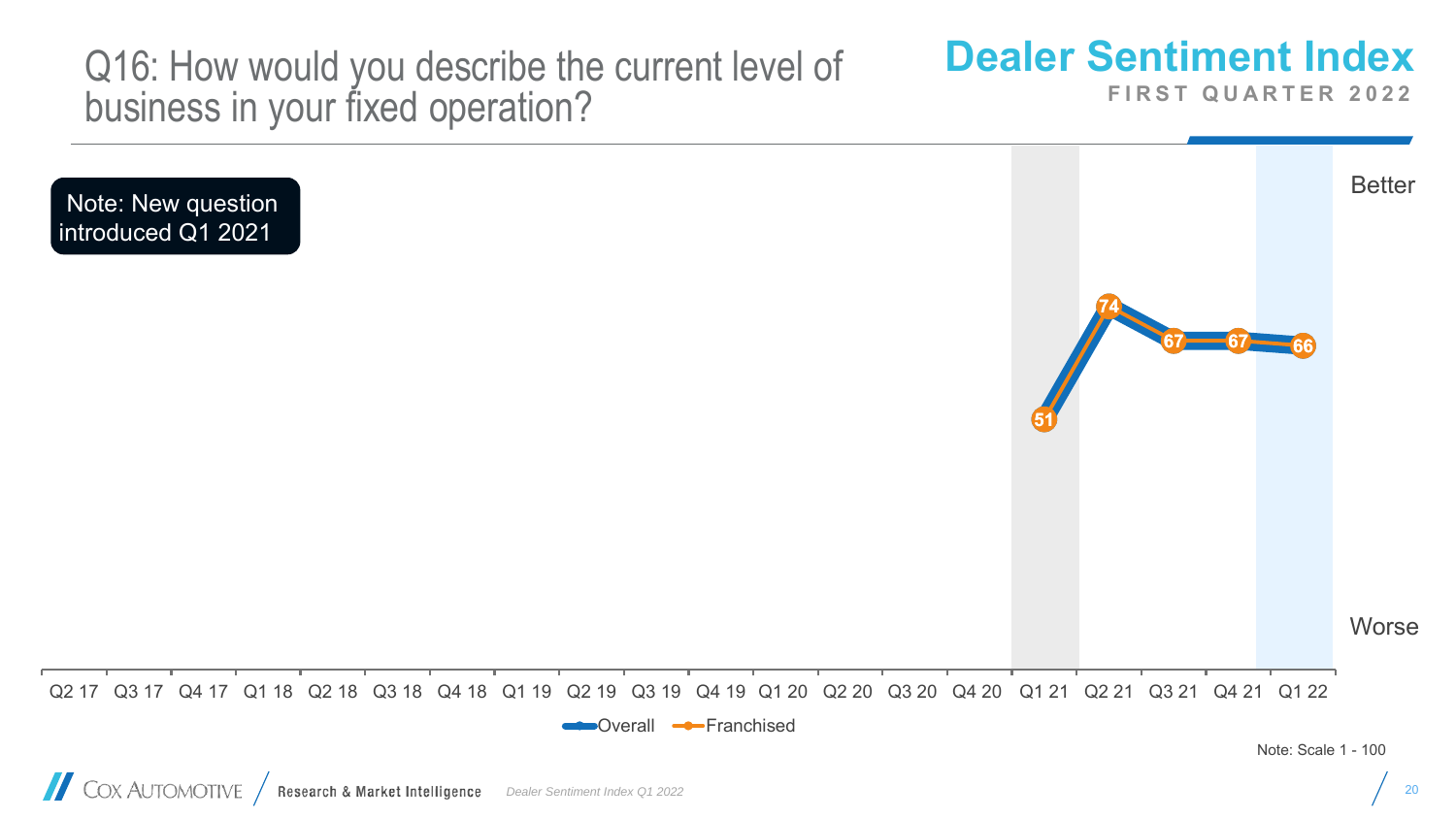Q17: How would you describe the future opportunity with your fixed operations business?

## **Dealer Sentiment Index**

**<sup>72</sup> <sup>74</sup> <sup>73</sup>**

**FIRST QUARTER 2022** 

**69**

**76**

Growing

Note: New question introduced Q1 2021

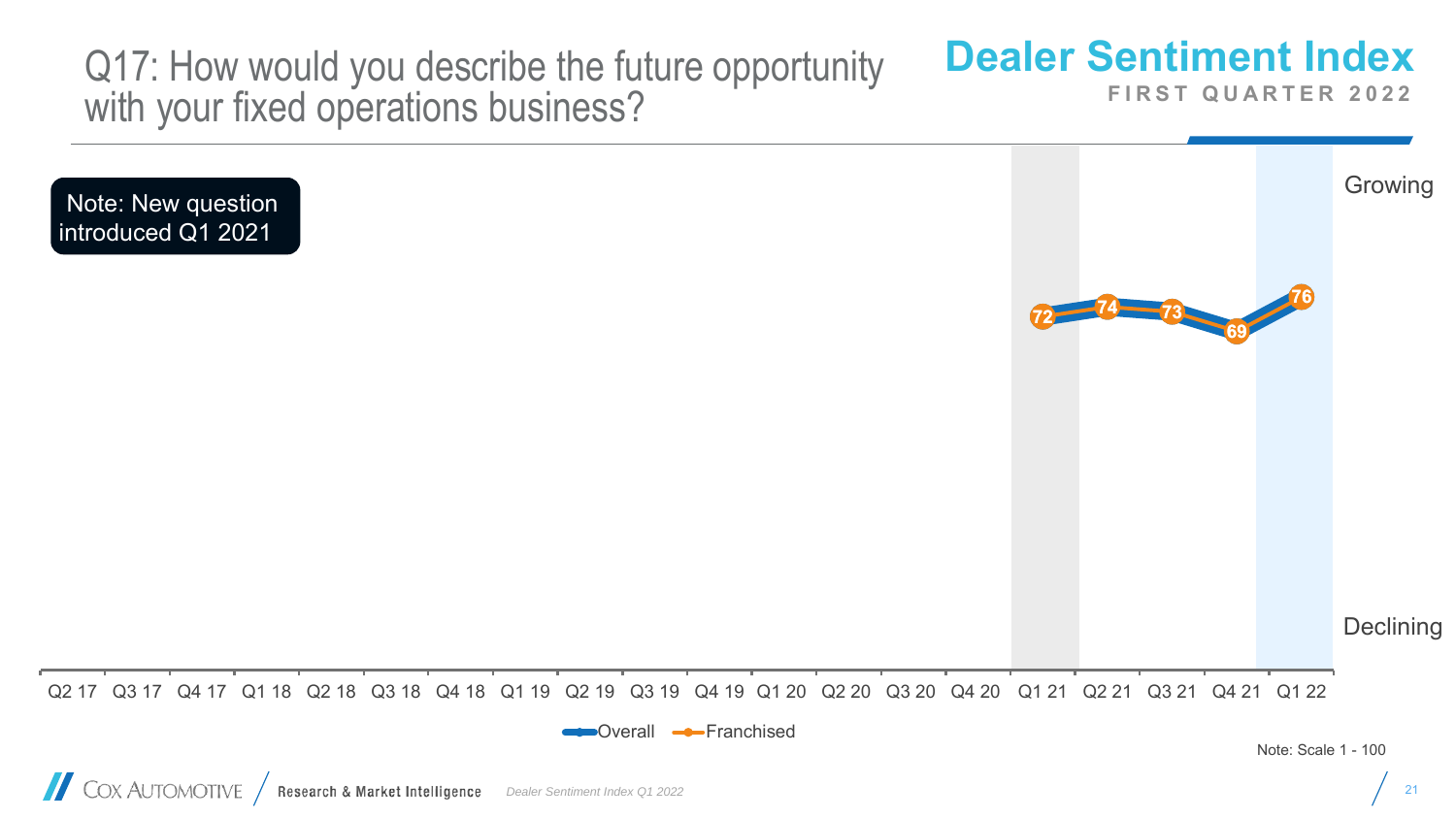Q18: How would you describe the current U.S. economy?

## **Dealer Sentiment Index**

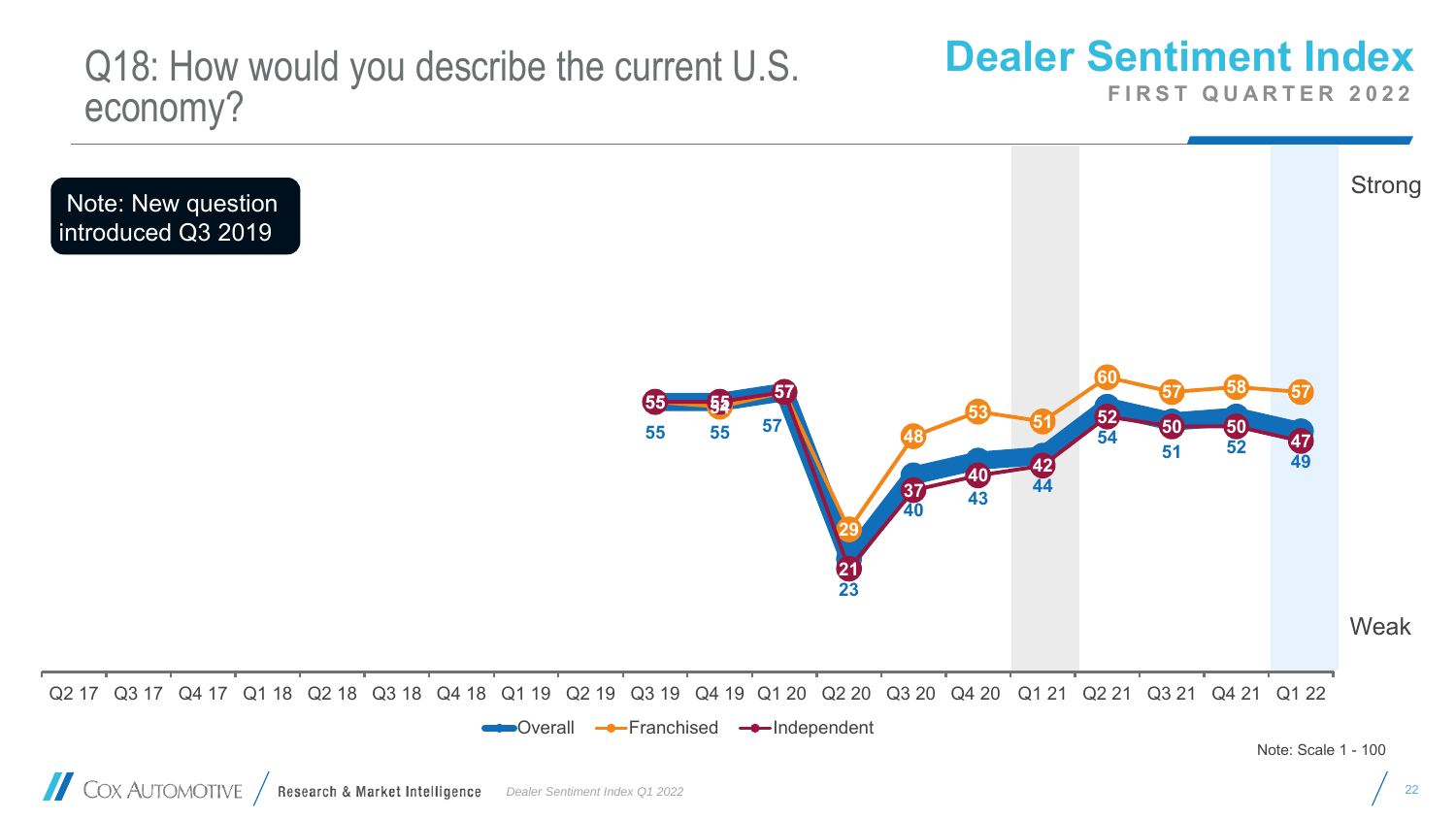#### **Dealer Sentiment Index FIRST QUARTER 2022** Q19: Compared to last year, how would you describe your EV sales?

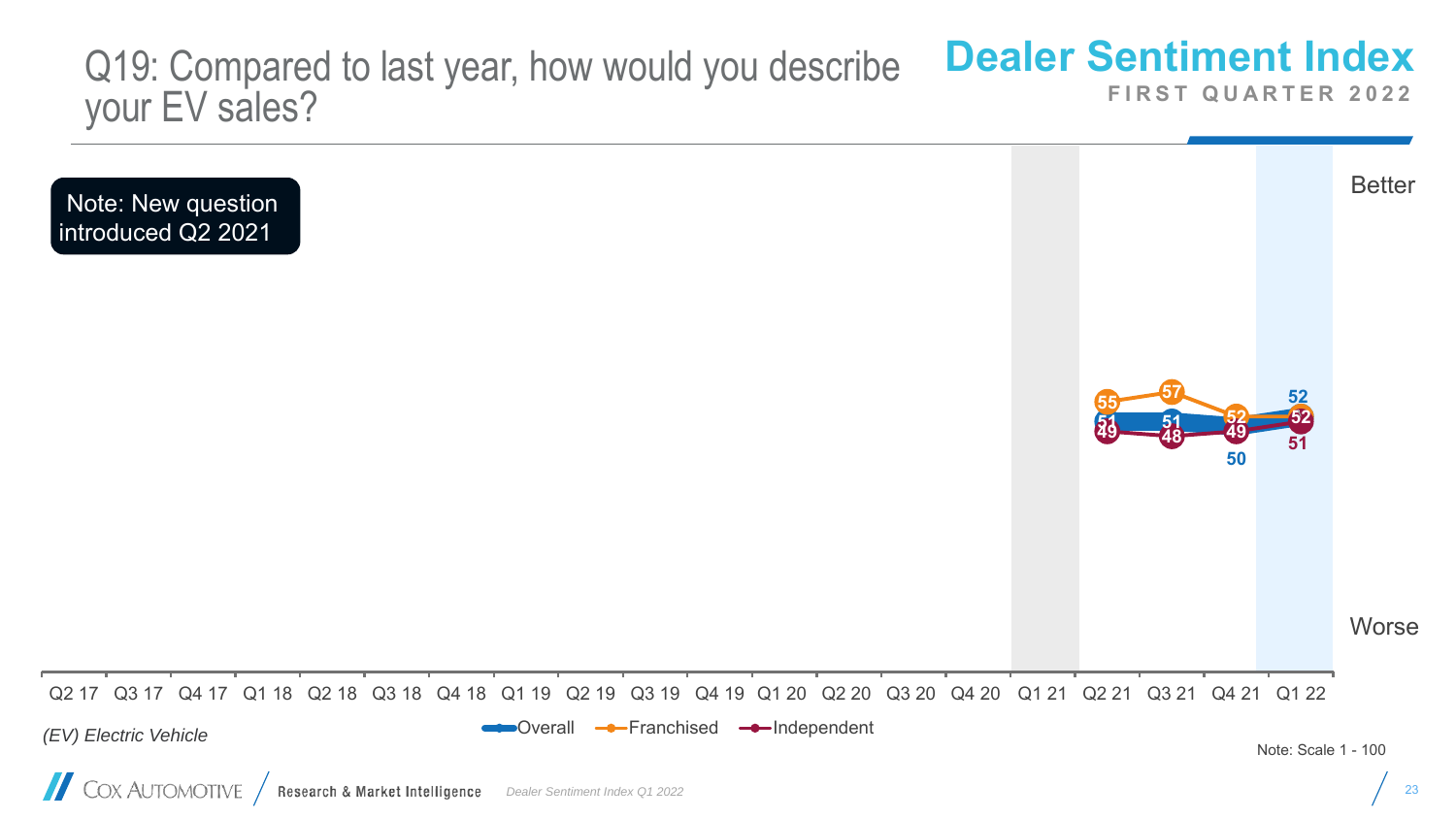Q20: What do you expect the EV market in your area to look like 3 months from now?

## **Dealer Sentiment Index**

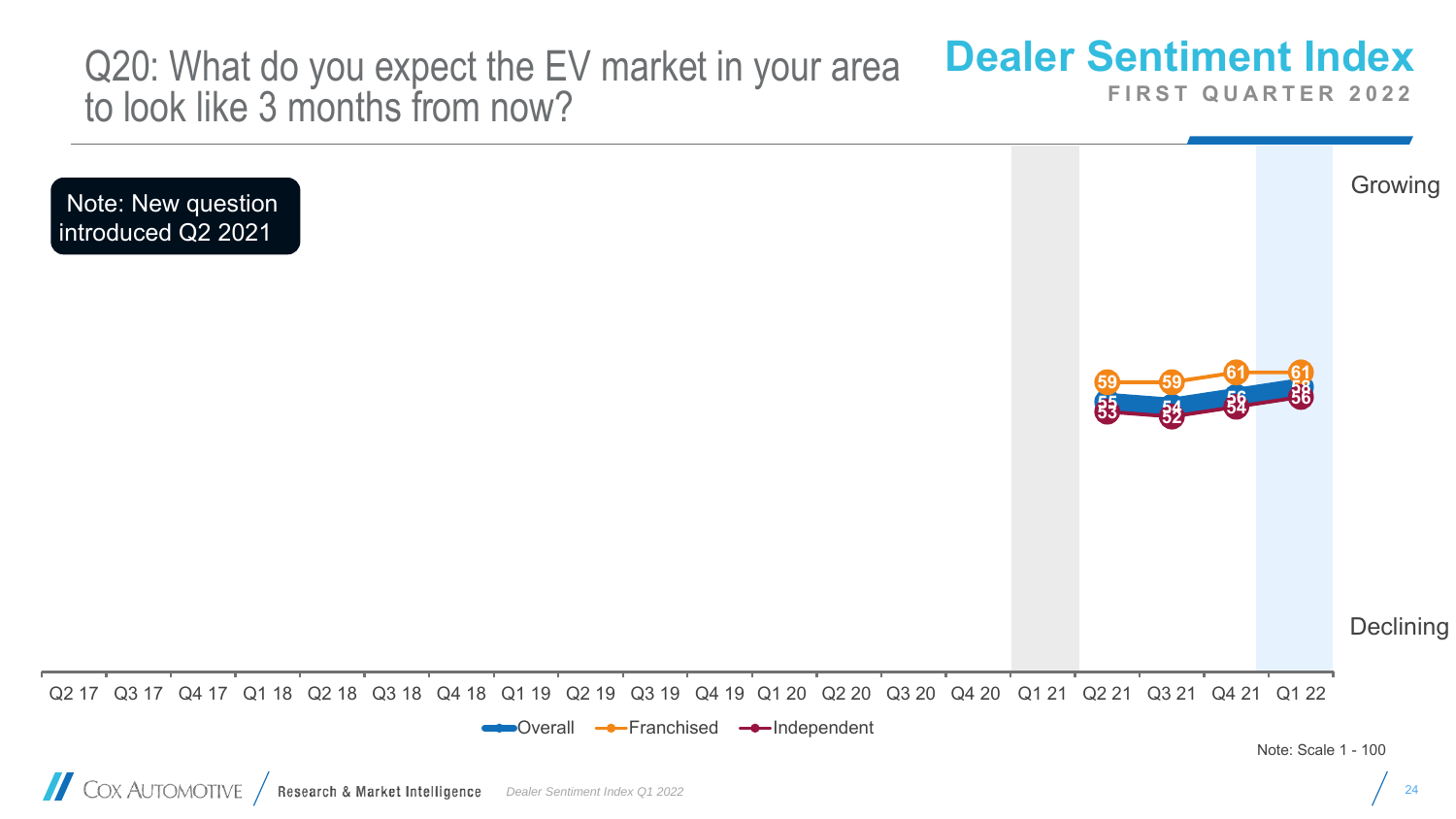Q21: How do you feel the consolidation of dealerships is impacting the market?

## **Dealer Sentiment Index**

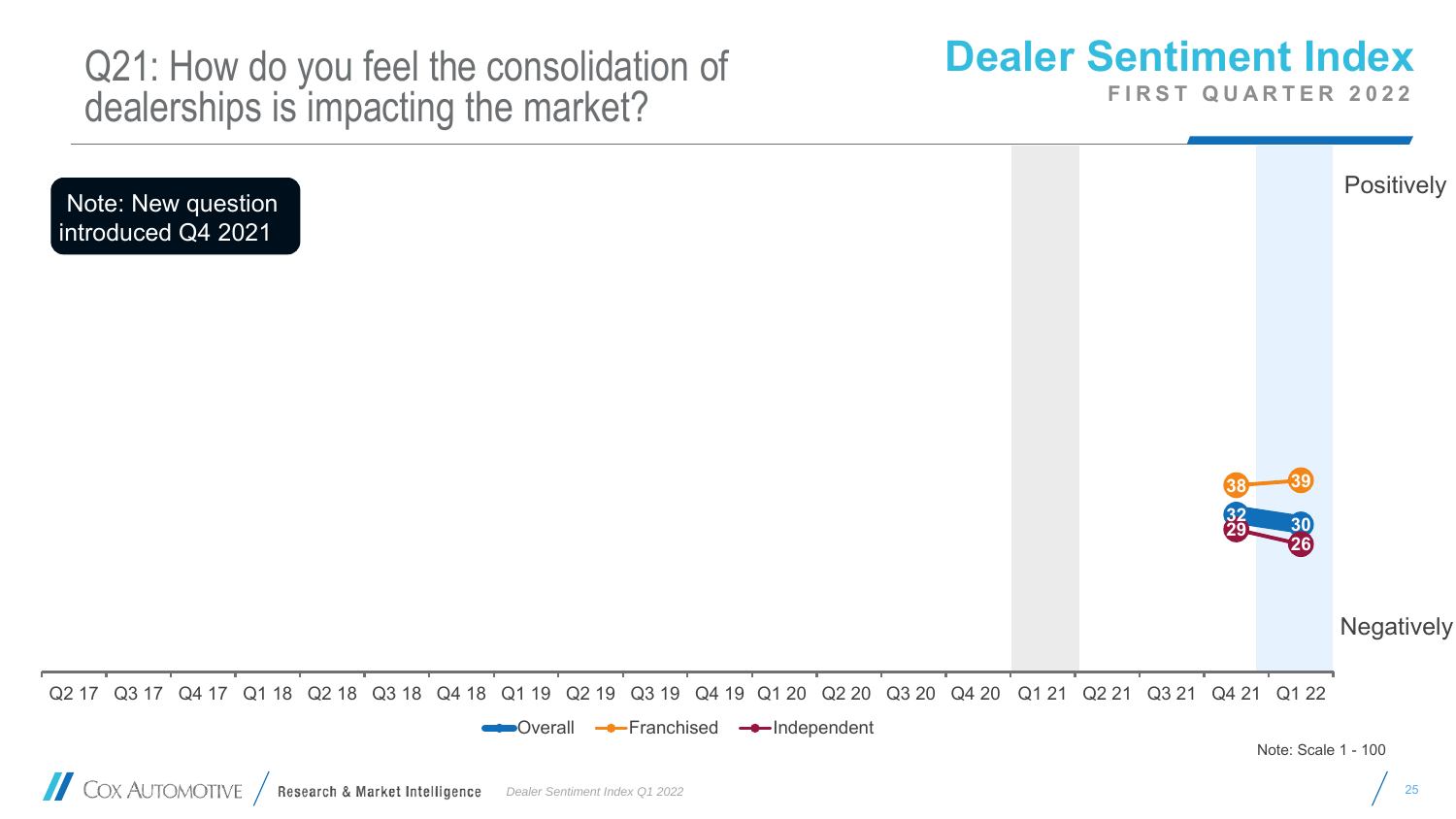#### **FIRST QUARTER 2022**

#### Factors Holding Back Your Business?

|                |                                            | Q1 '22 | Q4 '21 | Q1 '21' | Q1 '20 |
|----------------|--------------------------------------------|--------|--------|---------|--------|
| $\mathbf{1}$   | <b>Limited Inventory</b>                   | 62%    | 64%    | 43%     | 29%    |
| 2              | <b>Market Conditions</b>                   | 40%    | 44%    | 38%     | 34%    |
| $\mathbf{3}$   | Economy                                    | 37%    | 34%    | 42%     | 19%    |
| $\overline{4}$ | Business Impacts from COVID-19/Coronavirus | 33%    | 30%    | 46%     | N/A    |
| $5\phantom{.}$ | <b>Expenses</b>                            | 23%    | 23%    | 21%     | 21%    |
| 6              | <b>Political Climate</b>                   | $20\%$ | 24%    | 36%     | 19%    |
| $\overline{7}$ | Weather                                    | 15%    | 3%     | 17%     | 19%    |
| 8              | <b>Consumer Confidence</b>                 | 15%    | 13%    | 25%     | 17%    |
| 9              | <b>Credit Availability for Consumers</b>   | 13%    | 11%    | 18%     | 30%    |
| 10             | Competition                                | 13%    | 12%    | 20%     | 34%    |
| 11             | <b>Staff Turnover</b>                      | 11%    | 10%    | 7%      | 8%     |
| 12             | Consumer Transparency in the Pricing       | 5%     | 5%     | 5%      | 9%     |
| 13             | <b>Credit Availability for Business</b>    | $5%$   | 4%     | 6%      | 7%     |
| 14             | <b>Interest Rates</b>                      | 5%     | 3%     | 3%      | 8%     |
| 15             | <b>Regulations</b>                         | 5%     | 6%     | 9%      | 6%     |
| 16             | Lack of Consumer Incentives From My OEM    | 4%     | 4%     | 3%      | 5%     |
| 17             | Tariffs on Imported Vehicles and Parts     | 4%     | 4%     | 2%      | 3%     |

Significant decrease vs previous quarter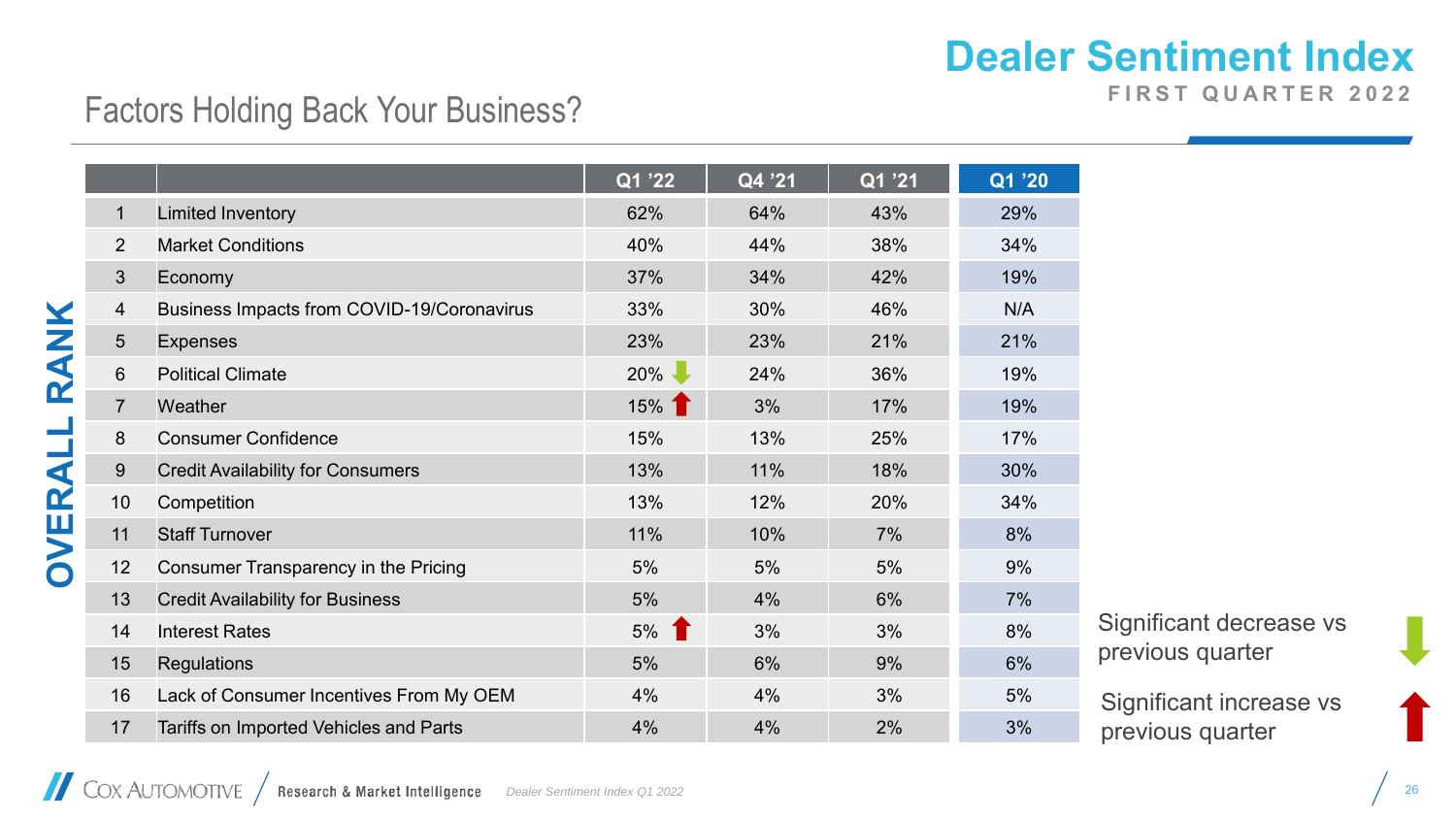**FIRST QUARTER 2022** 

#### Factors Holding Back Your Business?

|    |                                         | Q1 '22 | Q4 '21 | Q1 '21 | Q1 '20 |
|----|-----------------------------------------|--------|--------|--------|--------|
| 18 | <b>Technology to Support Operations</b> | 4%     | 3%     | 2%     | N/A    |
| 19 | Dealership Systems/Tools                | 3%     | 3%     | 2%     | 5%     |
| 20 | <b>Technology to Support Sales</b>      | 3%     | 2%     | 2%     | N/A    |
| 21 | <b>OEM Priorities</b>                   | 2%     | 2%     | 2%     | N/A    |
| 22 | <b>OEM Mandates/Restrictions</b>        | 2%     | 2%     | 2%     | 3%     |
| 23 | <b>Too Much Retail Inventory</b>        | 1%     | 1%     | 2%     | 5%     |

Significant decrease vs previous quarter

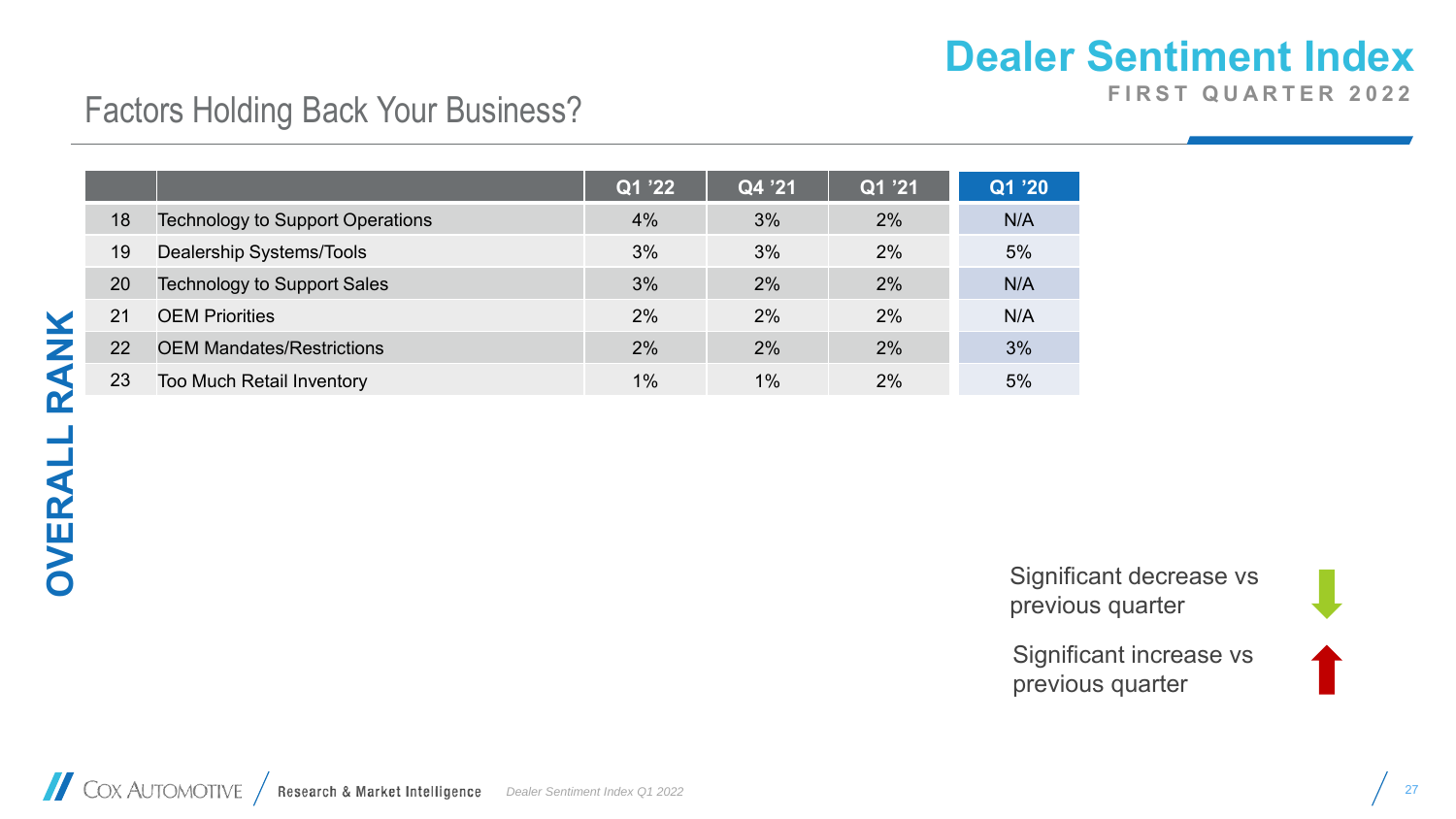**FIRST QUARTER 2022** 

#### Factors Holding Back Your Business?

|                |                                            | Q1 '22 | Q4 '21 | Q1 '21' | $\overline{Q1}$ '20 |
|----------------|--------------------------------------------|--------|--------|---------|---------------------|
| $\mathbf{1}$   | <b>Limited Inventory</b>                   | 68%    | 71%    | 41%     | 18%                 |
| $\overline{2}$ | Business Impacts from COVID-19/Coronavirus | 35%    | 29%    | 42%     | N/A                 |
| 3              | <b>Market Conditions</b>                   | 34%    | 31%    | 31%     | 34%                 |
| 4              | Economy                                    | 30%    | 26%    | 36%     | 20%                 |
| 5              | <b>Political Climate</b>                   | 20%    | 21%    | 38%     | 23%                 |
| 6              | Lack of Consumer Incentives From My OEM    | 18%    | 14%    | 13%     | 21%                 |
| $\overline{7}$ | <b>Staff Turnover</b>                      | 16%    | 15%    | 10%     | 19%                 |
| 8              | Weather                                    | 16% 1  | 3%     | 20%     | 23%                 |
| 9              | <b>Consumer Confidence</b>                 | 13%    | 13%    | 25%     | 18%                 |
| 10             | <b>Expenses</b>                            | 11%    | 9%     | 10%     | 18%                 |
| 11             | <b>OEM Priorities</b>                      | 9%     | 8%     | 7%      | N/A                 |
| 12             | <b>OEM Mandates/Restrictions</b>           | 9%     | 8%     | 7%      | 10%                 |
| 13             | <b>Credit Availability for Consumers</b>   | $6\%$  | 3%     | 9%      | 18%                 |
| 14             | Competition                                | 6%     | 6%     | 18%     | 32%                 |
| 15             | Tariffs on Imported Vehicles and Parts     | 4%     | 4%     | 3%      | 4%                  |
| 16             | <b>Regulations</b>                         | 4%     | 5%     | 7%      | 2%                  |
| 17             | <b>Interest Rates</b>                      | 4%     | 2%     | 2%      | 11%                 |

Significant decrease vs previous quarter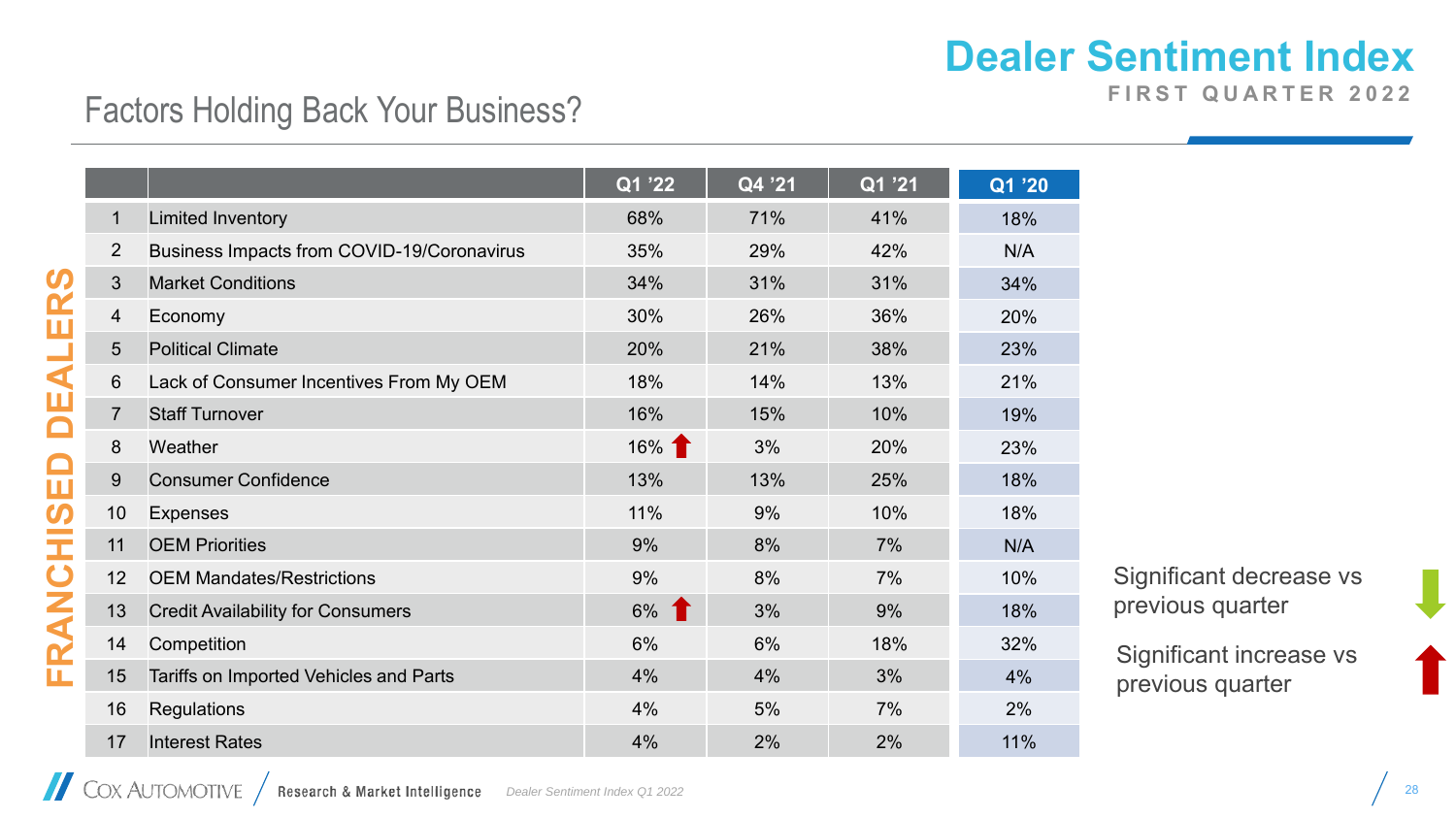**FIRST QUARTER 2022** 

#### Factors Holding Back Your Business?

|    |                                             | Q1 '22 | Q4 '21 | Q1 '21 | Q1 '20 |
|----|---------------------------------------------|--------|--------|--------|--------|
| 18 | <b>Consumer Transparency in the Pricing</b> | 3%     | 3%     | 4%     | 9%     |
| 19 | Dealership Systems/Tools                    | 2%     | 2%     | 2%     | 8%     |
| 20 | <b>Technology to Support Operations</b>     | 2%     | 2%     | 1%     | N/A    |
| 21 | <b>Technology to Support Sales</b>          | 2%     | 2%     | 2%     | N/A    |
| 22 | <b>Credit Availability for Business</b>     | $1\%$  | 0%     | $1\%$  | 2%     |
| 23 | <b>Too Much Retail Inventory</b>            | 1%     | $0\%$  | $0\%$  | 4%     |

FRANCHISED DEALERS **FRANCHISED DEALERS**

Significant decrease vs previous quarter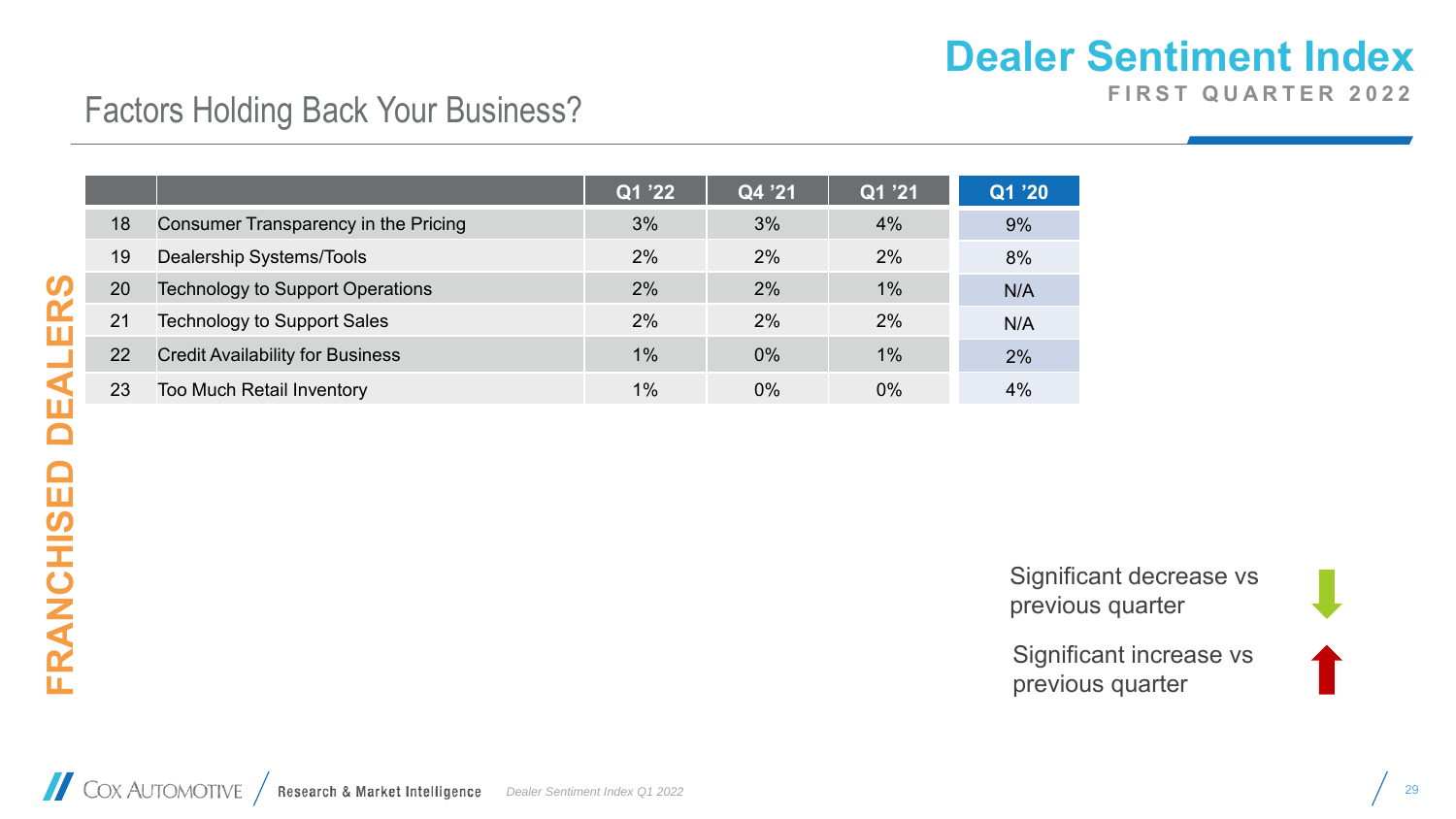**FIRST QUARTER 2022** 

#### Factors Holding Back Your Business?

|                |                                            | Q1 '22   | Q4 '21 | Q1 '21 | Q1 '20 |
|----------------|--------------------------------------------|----------|--------|--------|--------|
| 1              | <b>Limited Inventory</b>                   | 60%      | 62%    | 43%    | 33%    |
| 2              | <b>Market Conditions</b>                   | $43\%$   | 49%    | 40%    | 34%    |
| $\mathfrak{S}$ | Economy                                    | 39%      | 37%    | 44%    | 19%    |
| $\overline{4}$ | Business Impacts from COVID-19/Coronavirus | 33%      | 30%    | 48%    | N/A    |
| $5\phantom{1}$ | <b>Expenses</b>                            | 28%      | 27%    | 25%    | 22%    |
| $6\phantom{1}$ | <b>Political Climate</b>                   | $20\%$   | 25%    | 36%    | 18%    |
| $\overline{7}$ | <b>Credit Availability for Consumers</b>   | 15%      | 14%    | 21%    | 35%    |
| 8              | Competition                                | 15%      | 14%    | 21%    | 35%    |
| 9              | <b>Consumer Confidence</b>                 | 15%      | 14%    | 26%    | 17%    |
| 10             | Weather                                    | $14\%$ 1 | 3%     | 16%    | 17%    |
| 11             | <b>Staff Turnover</b>                      | 10%      | 8%     | 6%     | 4%     |
| 12             | <b>Credit Availability for Business</b>    | 6%       | 5%     | 7%     | 8%     |
| 13             | Consumer Transparency in the Pricing       | 6%       | 6%     | 6%     | 9%     |
| 14             | <b>Interest Rates</b>                      | 5%       | 3%     | 3%     | 7%     |

Significant decrease vs previous quarter

Significant increase vs previous quarter

COX AUTOMOTIVE / Research & Market Intelligence *Dealer Sentiment Index Q1 2022* 30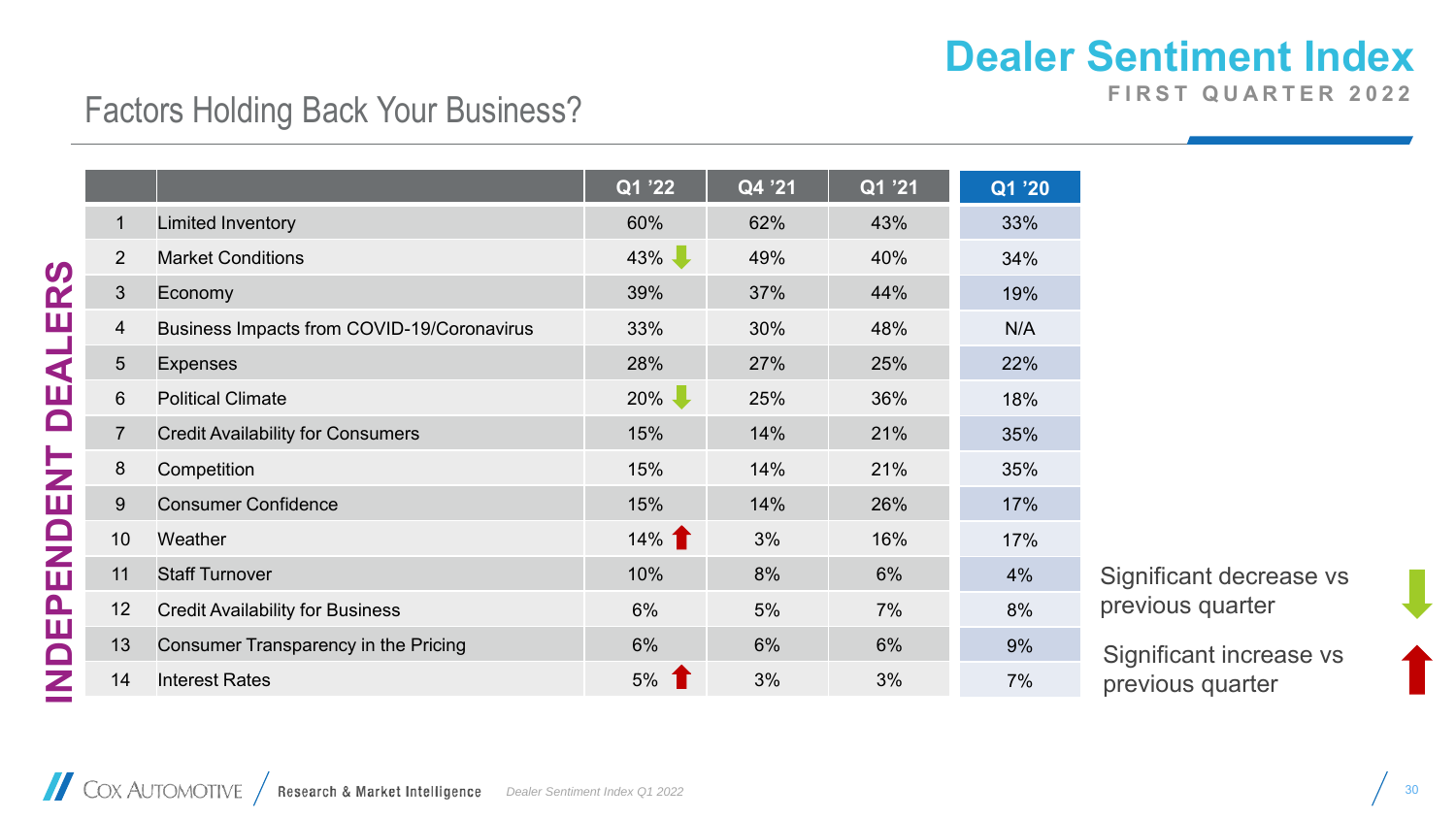**FIRST QUARTER 2022** 

#### Factors Holding Back Your Business?

|    |                                         | Q1 '22 | Q4 '21 | Q1 '21 | Q1 '20 |
|----|-----------------------------------------|--------|--------|--------|--------|
| 15 | <b>Regulations</b>                      | 5%     | 6%     | 10%    | 7%     |
| 16 | Tariffs on Imported Vehicles and Parts  | 4%     | 4%     | $1\%$  | 3%     |
| 17 | <b>Technology to Support Operations</b> | 4%     | 3%     | 3%     | N/A    |
| 18 | <b>Dealership Systems/Tools</b>         | 4%     | 3%     | 2%     | 4%     |
| 19 | <b>Technology to Support Sales</b>      | 3%     | 2%     | 2%     | N/A    |
| 20 | Too Much Retail Inventory               | 2%     | $1\%$  | 3%     | 6%     |

**INDEPENDENT DEALERS** INDEPENDENT DEALERS

Significant decrease vs previous quarter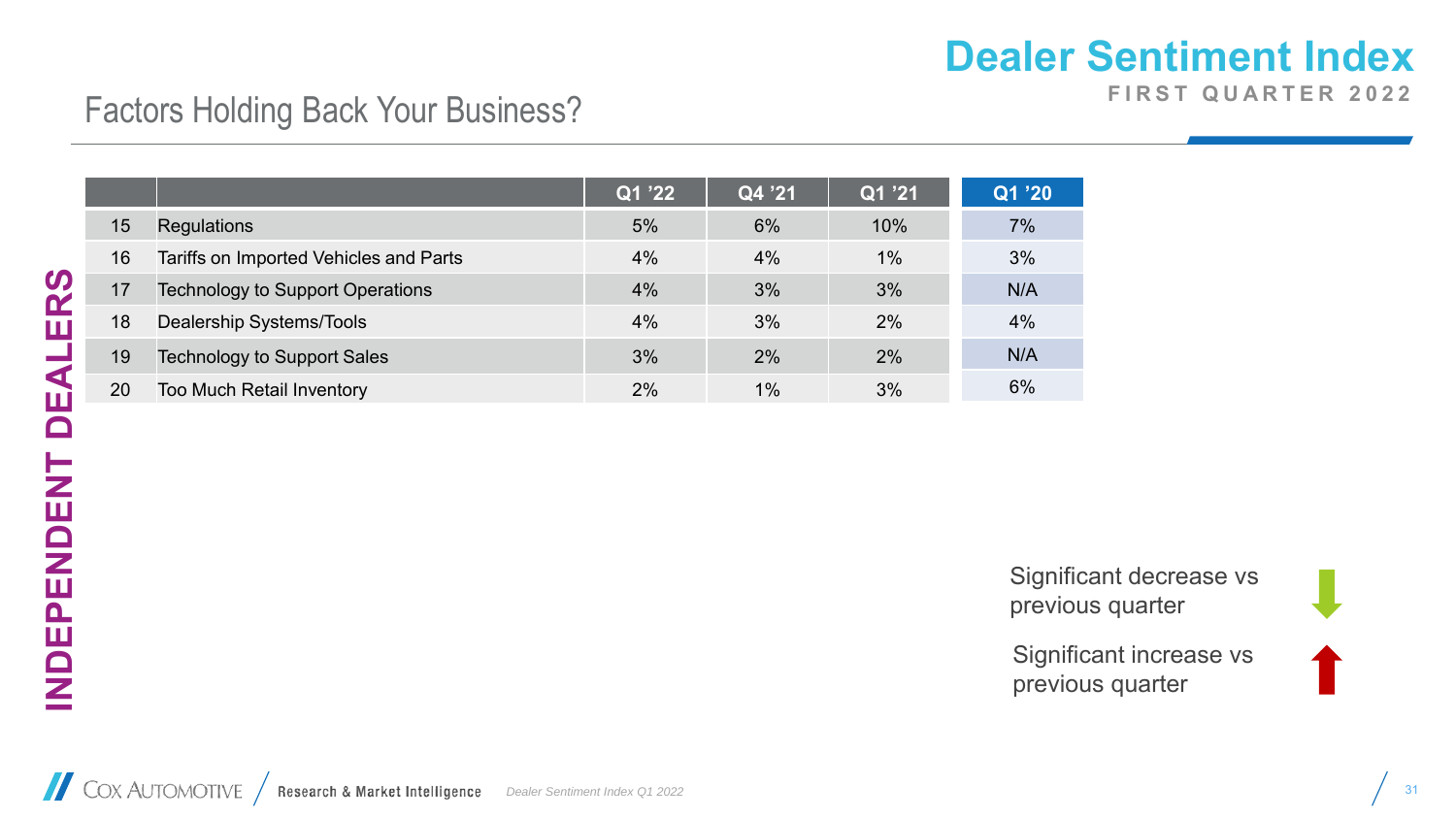**FIRST QUARTER 2022** 

#### Area of Business with Staffing Issues

|                |                            | <b>Overall</b> | <b>Franchised</b><br>(A) | Independent<br>(B) |
|----------------|----------------------------|----------------|--------------------------|--------------------|
| $\mathbf{1}$   | Service                    | 74%            | 86% B                    | 68%                |
| 2              | <b>Sales</b>               | 69%            | 68%                      | 69%                |
| 3              | Parts                      | 26%            | 41% B                    | 19%                |
| $\overline{4}$ | Management                 | 20%            | 19%                      | 20%                |
| 5              | <b>Collision/Auto Body</b> | 18%            | 21%                      | 16%                |
| 6              | Finance & Insurance        | 16%            | 12%                      | 18%                |
| $\overline{7}$ | Marketing                  | 12%            | 5%                       | 16%                |
| 8              | Other                      | 10%            | 8%                       | 11%                |

Of those who said Staff Turnover was holding back their business. A/B Indicates significant difference between groups at the 95% confidence level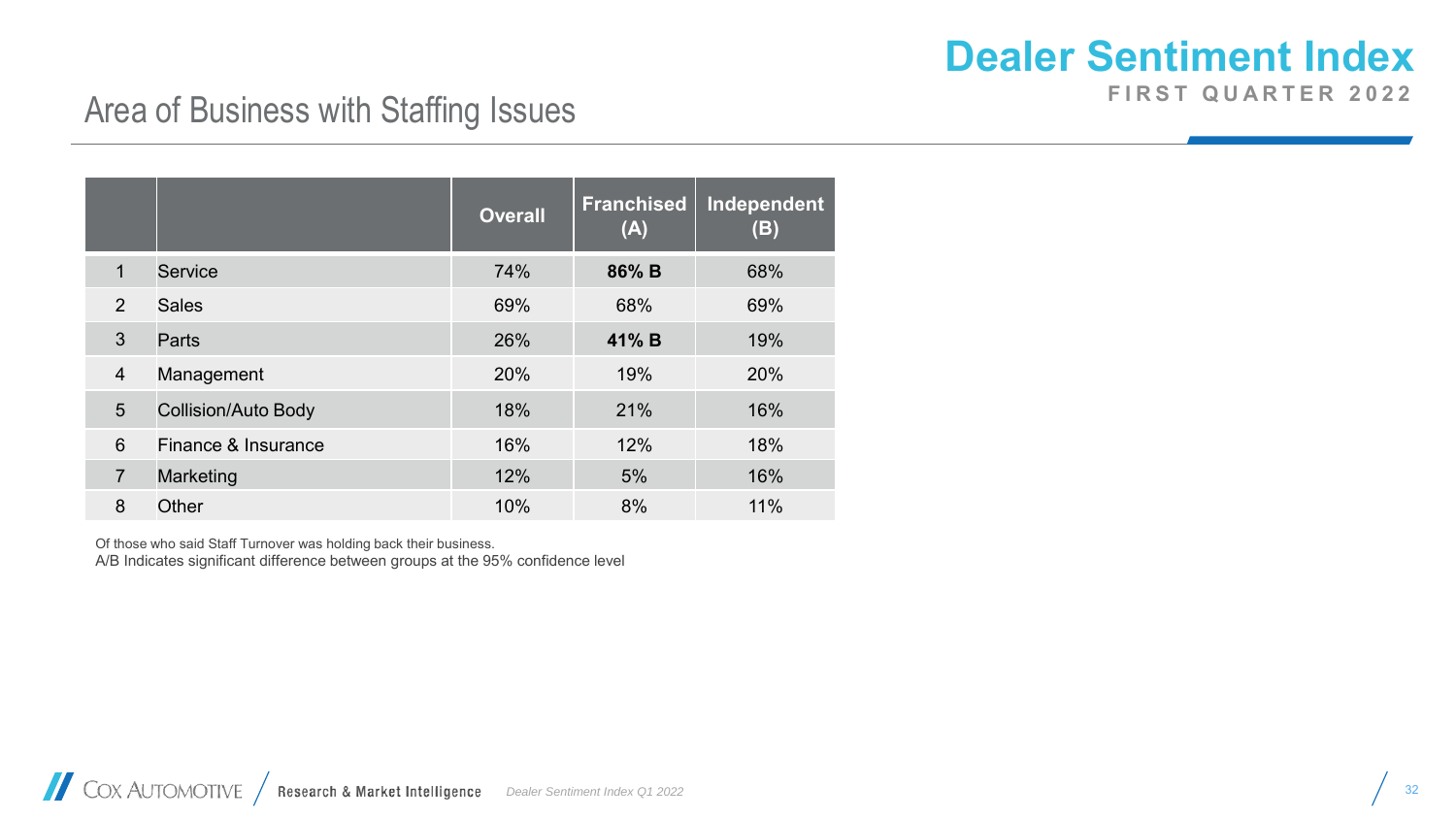The Business Impact of COVID-19

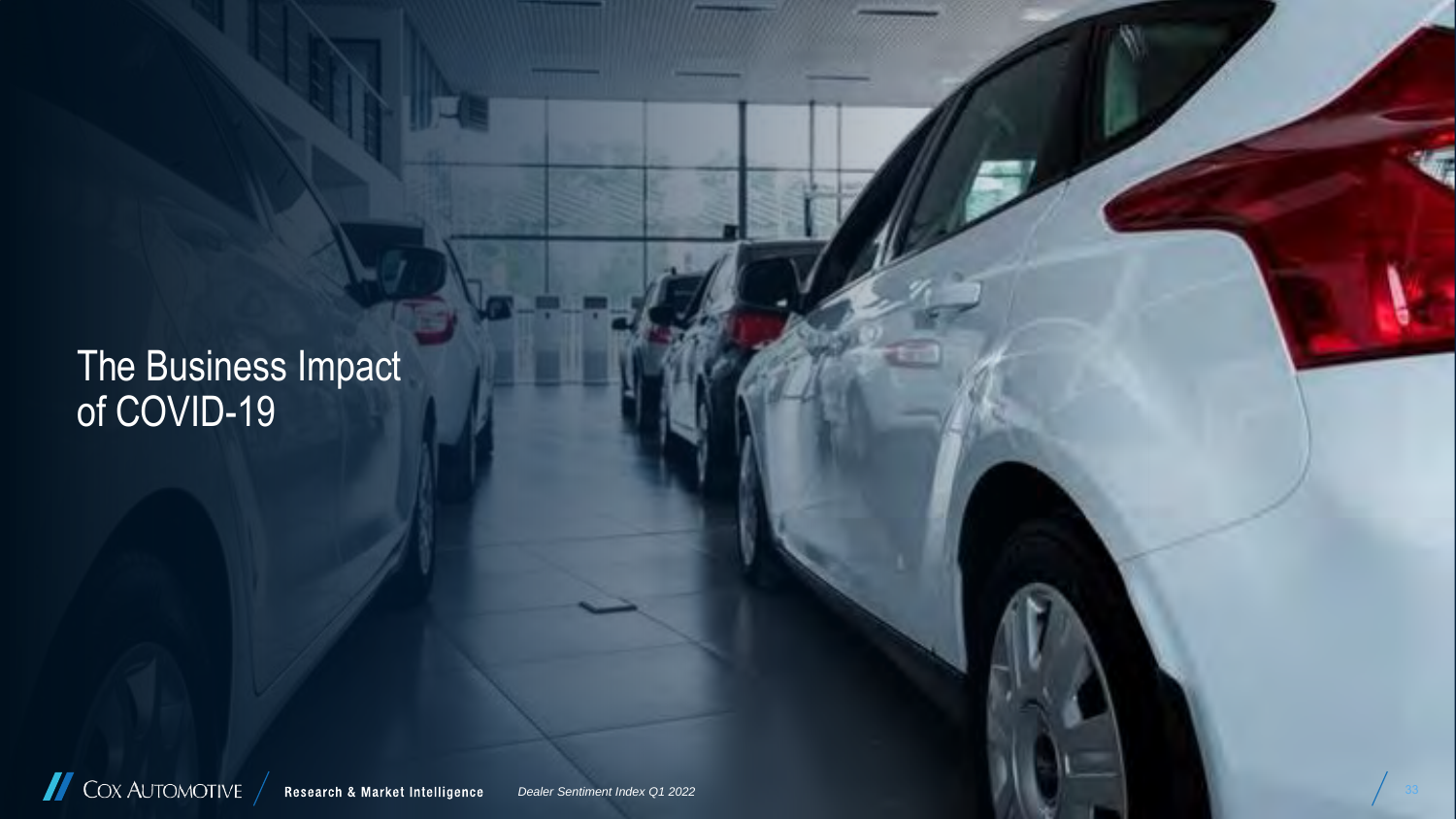Q1: How would you describe the current market for vehicles in the areas where you operate?

## **Dealer Sentiment Index**

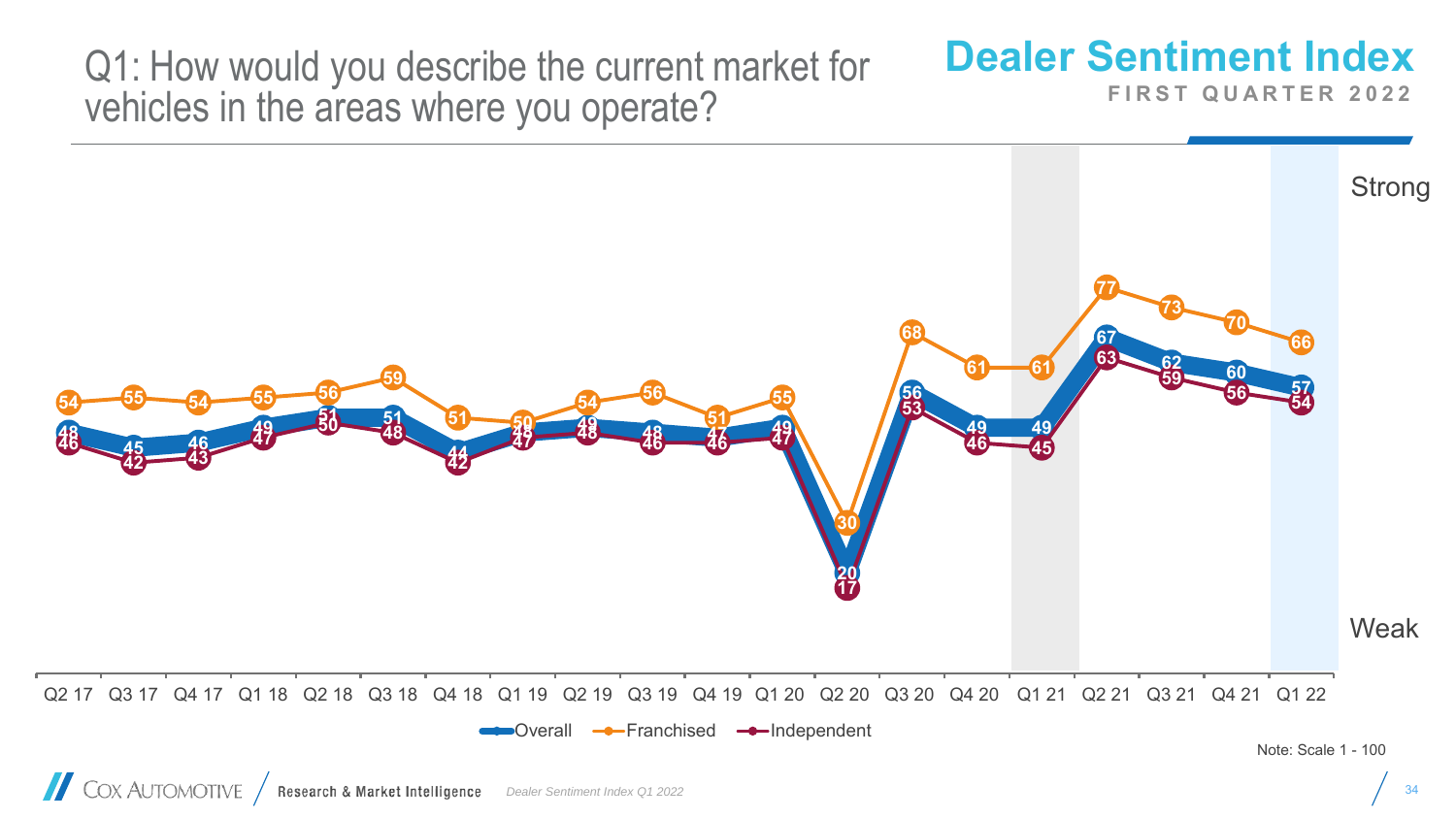Q2: What do you expect the market for vehicles in your area to look like 3 months from now?

## **Dealer Sentiment Index**

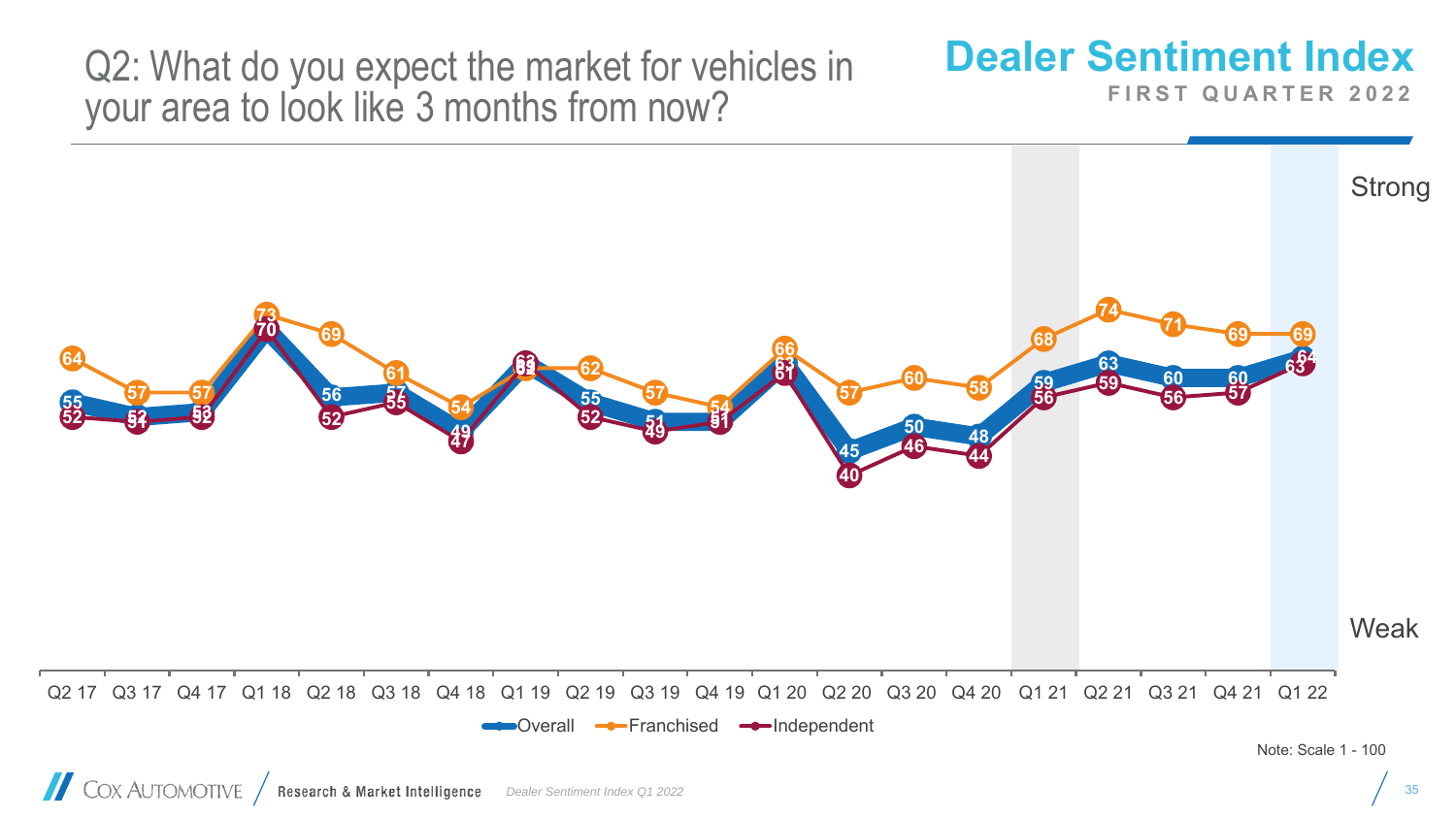#### Top Priorities at This Time

**FIRST QUARTER 2022** 

|                                                | <b>Overall</b> |         | <b>Franchised (A)</b> |         | Independent $(B)$ |         | <b>High Tax</b><br><b>States (A)</b> |      | <b>All Other</b><br>States (B) |       |
|------------------------------------------------|----------------|---------|-----------------------|---------|-------------------|---------|--------------------------------------|------|--------------------------------|-------|
|                                                | Q1 2022        | Q4 2021 | $\overline{Q1}$ 2022  | Q4 2021 | Q1 2022           | Q4 2021 | Q1 2022 Q4 2021                      |      | Q1 2022 Q4 2021                |       |
| Finding/Buying inventory                       | 46%            | 51%     | 40%                   | 44%     | 48% A             | 53% A   | 43%                                  | 54%  | 47%                            | 50%   |
| Staying in business in general                 | 14%            | 15%     | 2%                    | 4%      | 18% A             | 19% A   | 18%                                  | 19%  | 13%                            | 14%   |
| Improving efficiency in general                | 9%             | 7%      | 14% B                 | 10%     | 7%                | 6%      | 8%                                   | 5%   | 9%                             | 8%    |
| Retaining customers                            | 6%             | 6%      | 13% B                 | 13% B   | 4%                | 4%      | 9%                                   | 5%   | 6%                             | 6%    |
| Improving Sales and Service solutions          | 6%             | 5%      | 8%                    | 5%      | 6%                | 4%      | 6%                                   | 3%   | 6%                             | 5%    |
| Gaining market share                           | 6%             | 4%      | 8% B                  | $8\%$ B | 5%                | 2%      | 2%                                   | 3%   | 6%A                            | 4%    |
| Retaining employees                            | 5%             | 4%      | 9% B                  | 10% B   | 4%                | 2%      | 5%                                   | 4%   | 5%                             | 4%    |
| Reducing expenses by cutting unnecessary costs | 5%             | 5%      | 3%                    | 4%      | 6% A              | 6%      | 6%                                   | 3%   | 5%                             | 6%    |
| Selling the dealership                         | $1\%$          | $1\%$   | $1\%$                 | $0\%$   | $1\%$             | $1\%$   | $1\%$                                | 1%   | $1\%$                          | $1\%$ |
| Acquiring other storefronts                    | $1\%$          | $1\%$   | $1\%$                 | $1\%$   | $0\%$             | $1\%$   | $1\%$                                | 0%   | $1\%$                          | $1\%$ |
| Other                                          | $1\%$          | $1\%$   | 1%                    | 1%      | $1\%$             | 2%      | $1\%$                                | 3% B | $1\%$                          | $1\%$ |

**GREEN:** Significant *increase* from prior quarter **RED:** Significant *decrease* from prior quarter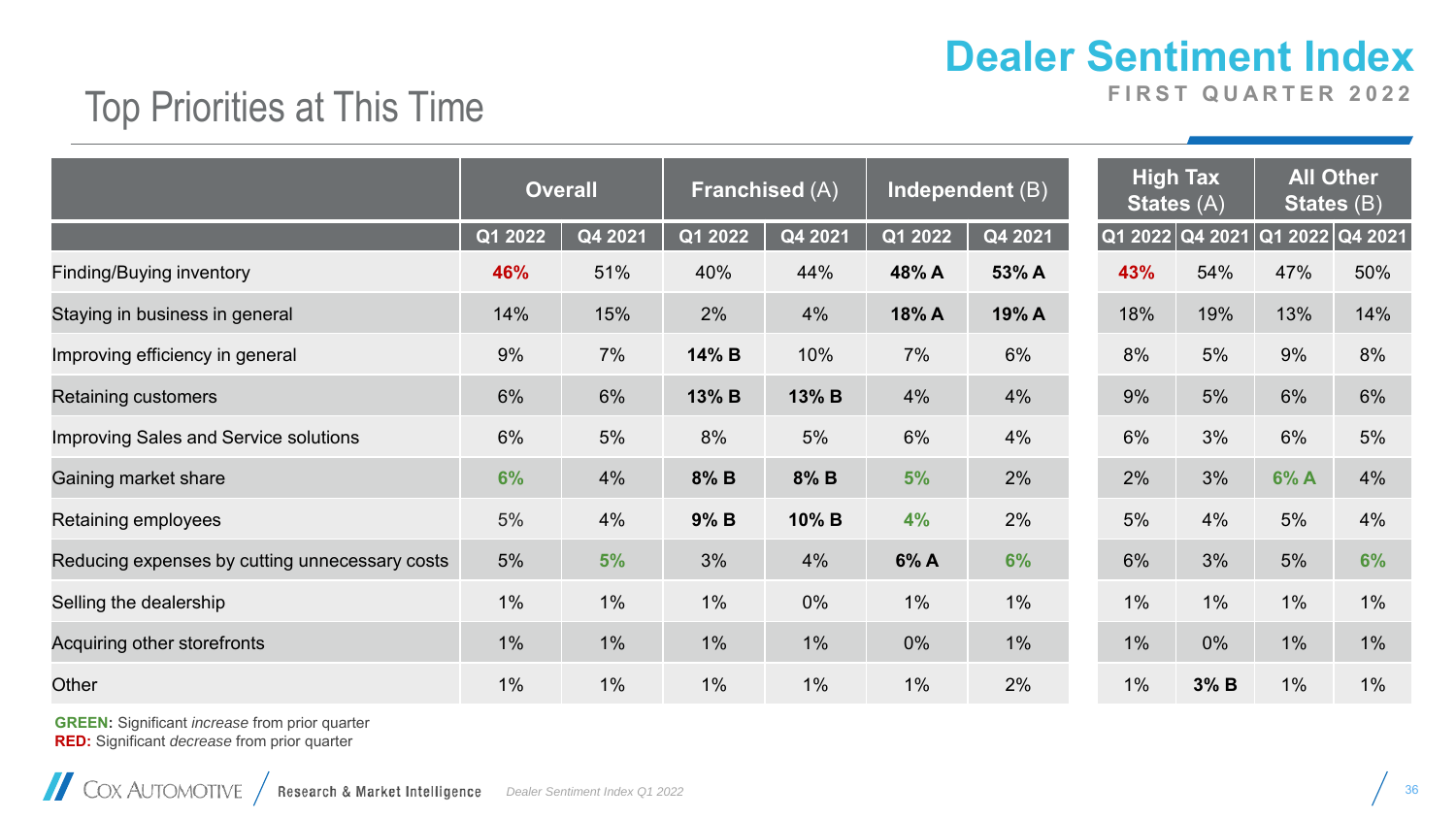**FIRST QUARTER 2022** 

#### Regional View – Index Scores (Franchised Dealers)

| <b>Question</b>           | <b>Answer</b>            | North-<br>east | Mid-<br>west | <b>South</b> | <b>West</b> |
|---------------------------|--------------------------|----------------|--------------|--------------|-------------|
| <b>Current Market</b>     | Strong/Weak              | 64             | 66           | 65           | 71          |
| Market Next 3 Months      | Strong/Weak              | 68             | 70           | 68           | 69          |
| <b>Customer Traffic</b>   | Strong/Weak              | 51             | 49           | 54           | 56          |
| <b>Profits</b>            | Strong/Weak              | 84             | 80           | 80           | 80          |
| <b>Dealer Credit</b>      | Easy/Difficult           | 65             | 68           | 67           | 59          |
| Costs                     | <b>Growing/Declining</b> | 65             | 65           | 65           | 72          |
| <b>New Vehicle Sales</b>  | Good/Poor                | 55             | 49           | 46           | 54          |
| New Vehicle Inventory     | <b>Growing/Declining</b> | 26             | 20           | 25           | 30          |
| New Vehicle Inventory Mix | Good/Poor                | 25             | 20           | 22           | 27          |
| <b>Used Vehicle Sales</b> | Good/Poor                | 66             | 65           | 61           | 67          |



Note: Scale 1 – 100 **GREEN:** Significant *increase* from prior quarter **RED:** Significant *decrease* from prior quarter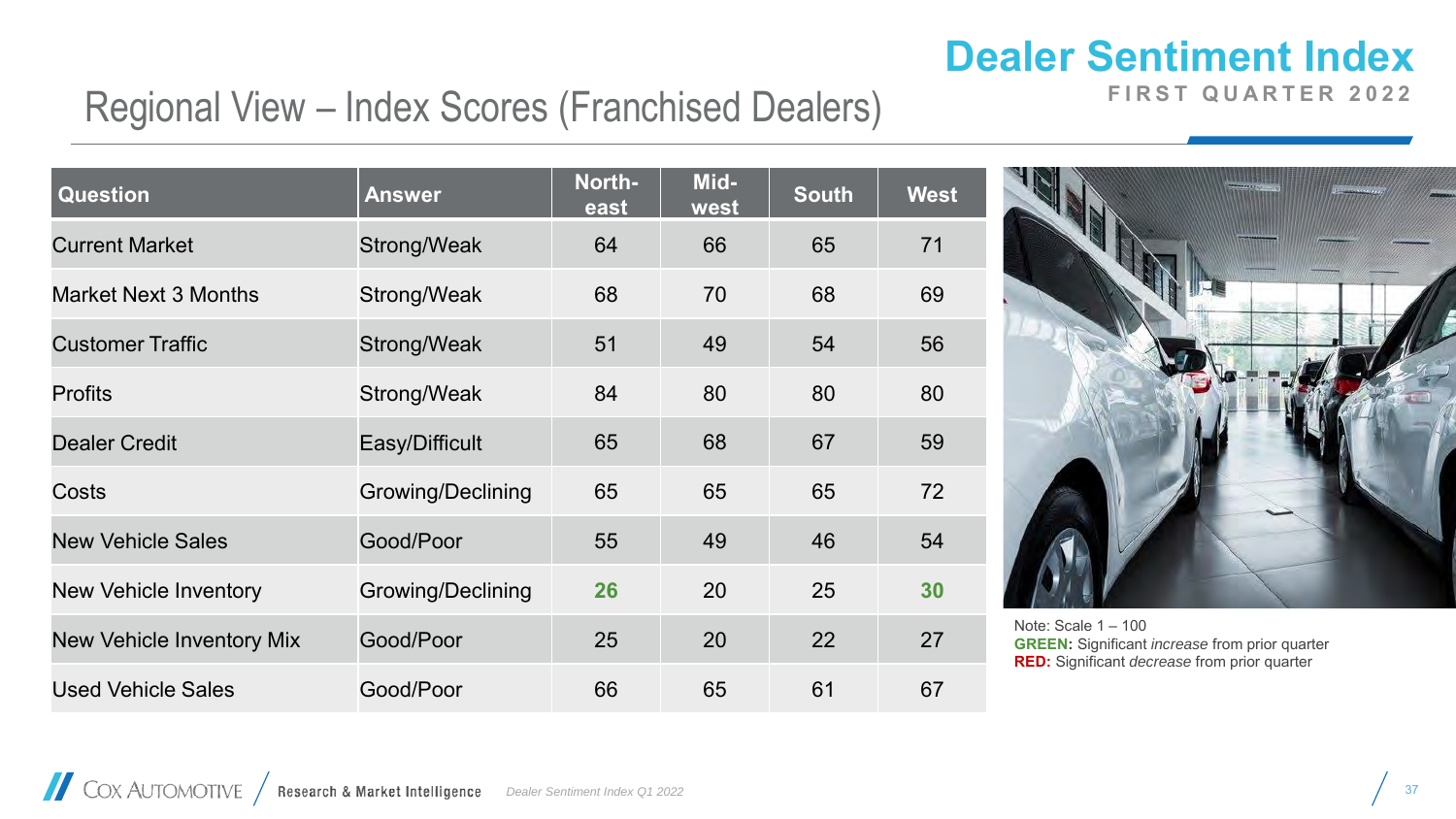#### Regional View – Index Scores (Franchised Dealers)

| <b>Question</b>                    | <b>Answer</b>            | North-<br>east | Mid-<br>west | <b>South</b> | <b>West</b> |
|------------------------------------|--------------------------|----------------|--------------|--------------|-------------|
| <b>Used Vehicle Inventory</b>      | <b>Growing/Declining</b> | 42             | 39           | 48           | 52          |
| <b>Used Vehicle Inventory Mix</b>  | Good/Poor                | 55             | 51           | 54           | 52          |
| <b>Price Pressure</b>              | More/Less                | 26             | 24           | 28           | 24          |
| <b>Staffing</b>                    | <b>Growing/Declining</b> | 47             | 50           | 47           | 47          |
| <b>OEM</b> incentives              | Large/Small              | 25             | 23           | 19           | 28          |
| Economy                            | Strong/Weak              | 57             | 55           | 57           | 59          |
| <b>Current Fixed Operations</b>    | <b>Better/Worse</b>      | 64             | 66           | 67           | 66          |
| <b>Future Fixed Operations</b>     | <b>Growing/Declining</b> | 77             | 76           | 78           | 74          |
| <b>Current BEV Sales</b>           | <b>Better/Worse</b>      | 58             | 52           | 45           | 58          |
| <b>Future BEV Sales</b>            | <b>Growing/Declining</b> | 64             | 63           | 56           | 64          |
| <b>Dealer Consolidation Impact</b> | Positive/Negative        | 42             | 37           | 43           | 35          |



**FIRST QUARTER 2022** 

Note: Scale 1 – 100 **GREEN:** Significant increase from prior quarter **RED:** Significant decrease from prior quarter